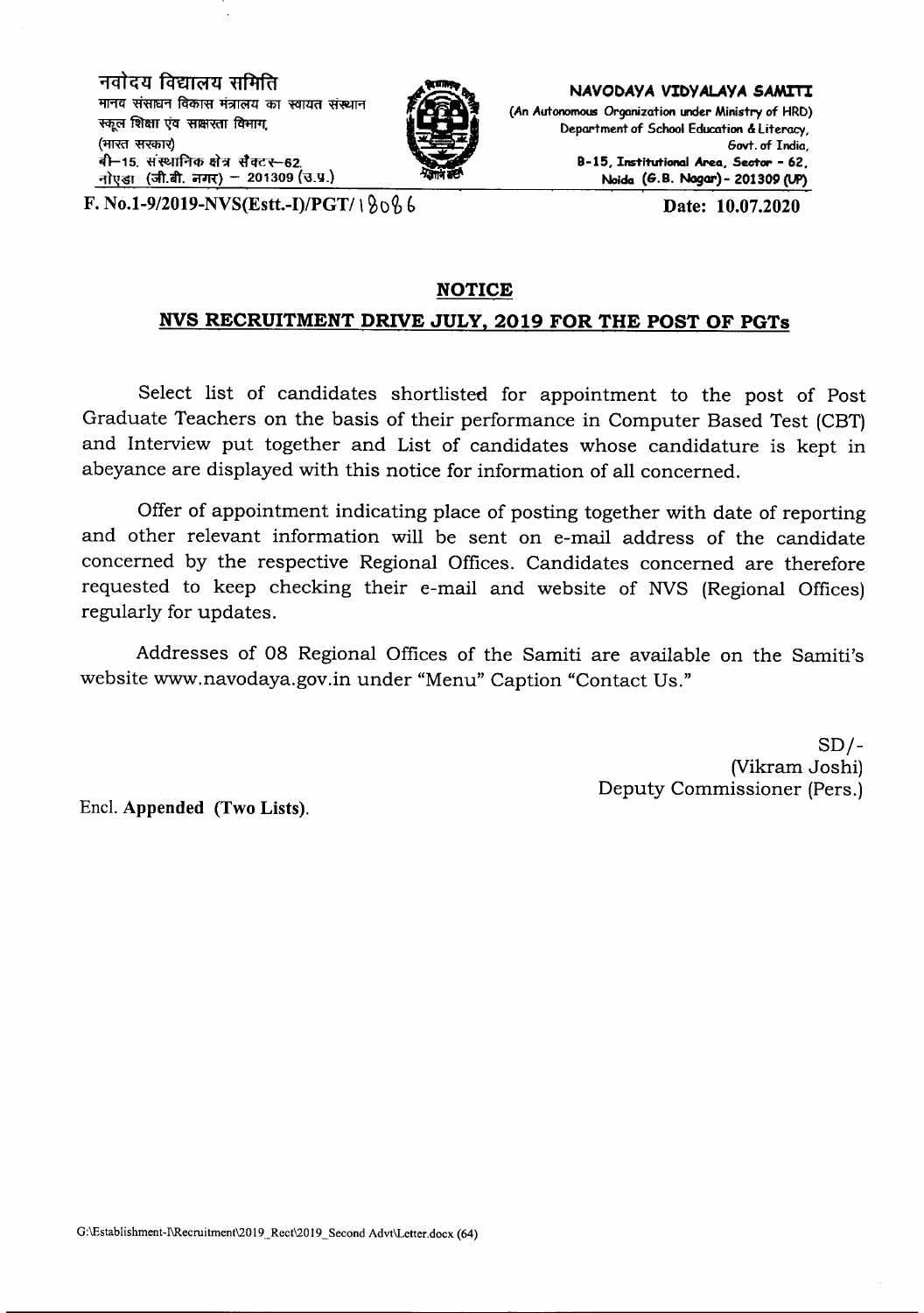$\ddot{\phantom{a}}$ 

 $\sim$  $\mathbb{Z}^2$ 

| Sr.             | Post               | <b>Name</b>                        | Category          | PH        | <b>Total Marks</b> | <b>Selected</b> | <b>Remarks</b> |
|-----------------|--------------------|------------------------------------|-------------------|-----------|--------------------|-----------------|----------------|
| No              |                    |                                    |                   |           | $(CBT +$           | under           |                |
|                 |                    |                                    |                   |           | Interview)         | Category        |                |
| 1               | <b>PGT Biology</b> | <b>GULSHAN TILWANI</b>             | <b>General UR</b> | No        | 78.31              | UR              | P.E.           |
| 2               | <b>PGT Biology</b> | <b>SWATI TOMAR</b>                 | General UR        | No        | 77.81              | <b>UR</b>       |                |
| 3               | <b>PGT Biology</b> | <b>ASHA RANI</b>                   | EWS               | No        | 77.67              | <b>UR</b>       | P.E.           |
| 4               | PGT Biology        | POONAM KUMARI                      | <b>OBC</b>        | <b>No</b> | 77.66              | <b>UR</b>       |                |
| 5               | PGT Biology        | NEERAJ                             | General UR        | No.       | 77.32              | <b>UR</b>       | P.E.           |
| 6               | <b>PGT Biology</b> | PRATIMA                            | General UR        | No        | 77.12              | <b>UR</b>       | P.E.           |
| $7\overline{ }$ | PGT Biology        | <b>BINDU GULIA</b>                 | General UR        | <b>No</b> | 77.07              | <b>UR</b>       | P.E.           |
| 8               | PGT Biology        | MOHD ADIL                          | OBC               | No        | 76.47              | <b>UR</b>       | P.E.           |
| 9               | PGT Biology        | KIRAN TIWARI                       | <b>General UR</b> | No        | 76.32              | <b>UR</b>       | P.E.           |
| 10              | PGT Biology        | PANDEY ROHIT                       | <b>General UR</b> | No        | 76.07              | <b>UR</b>       |                |
| 11              | PGT Biology        | <b>RICHA SINGH</b>                 | <b>General UR</b> | No        | 75.87              | <b>UR</b>       | P.E.           |
| 12              | PGT Biology        | <b>KAVITA</b>                      | <b>OBC</b>        | No        | 75.32              | <b>UR</b>       | P.E.           |
| 13              | PGT Biology        | <b>BABITA PADHY</b>                | General UR        | No        | 74.97              | <b>UR</b>       | P.E.           |
| 14              | <b>PGT Biology</b> | <b>RUCHI PANDEY</b>                | General UR        | No        | 74.97              | <b>UR</b>       | P.E.           |
| 15              | PGT Biology        | PRIYANKA KUMARI                    | <b>General UR</b> | No        | 74.53              | <b>UR</b>       |                |
| 16              | PGT Biology        | RAVI PRAKASH PANDEY                | <b>General UR</b> | No        | 74.47              | <b>UR</b>       |                |
| 17              | <b>PGT Biology</b> | <b>SHAKTI PANDEY</b>               | General UR        | No        | 73.33              | <b>UR</b>       |                |
| 18              | PGT Biology        | RENU YADAV                         | OBC               | No        | 72.93              | <b>UR</b>       |                |
| 19              | PGT Biology        | ASHISH KUMAR DUBEY                 | General UR        | <b>No</b> | 72.73              | <b>UR</b>       |                |
| 20              | PGT Biology        | <b>ASHISH DEV</b>                  | OBC               | No        | 72.67              | <b>UR</b>       | P.E.           |
| 21              | PGT Biology        | <b>MAYUKH CHOWDHURY</b>            | <b>General UR</b> | Yes       | 60.82              | UR-PH<br>(VH)   |                |
| 22              | <b>PGT Biology</b> | <b>KRISHAN</b>                     | <b>EWS</b>        | No        | 67.69              | <b>EWS</b>      |                |
| 23              | PGT Biology        | <b>SWATI</b>                       | EWS               | No        | 65.64              | <b>EWS</b>      |                |
| 24              | <b>PGT Biology</b> | NIKITA SHARMA                      | <b>EWS</b>        | No        | 65.59              | <b>EWS</b>      |                |
| 25              | <b>PGT Biology</b> | DEEPAK KUAMR<br><b>VISHWAKARMA</b> | OBC               | No        | 72.63              | OBC             |                |
| 26              | <b>PGT Biology</b> | SNEHLATA                           | OBC               | No        | 72.49              | OBC             |                |
| 27              | <b>PGT Biology</b> | VIRENDRA KUMAR<br><b>CHAUDHARY</b> | OBC               | No        | 72.42              | OBC             |                |
| 28              | <b>PGT Biology</b> | <b>NITU SHAW</b>                   | OBC               | No        | 72.23              | OBC             | P.E.           |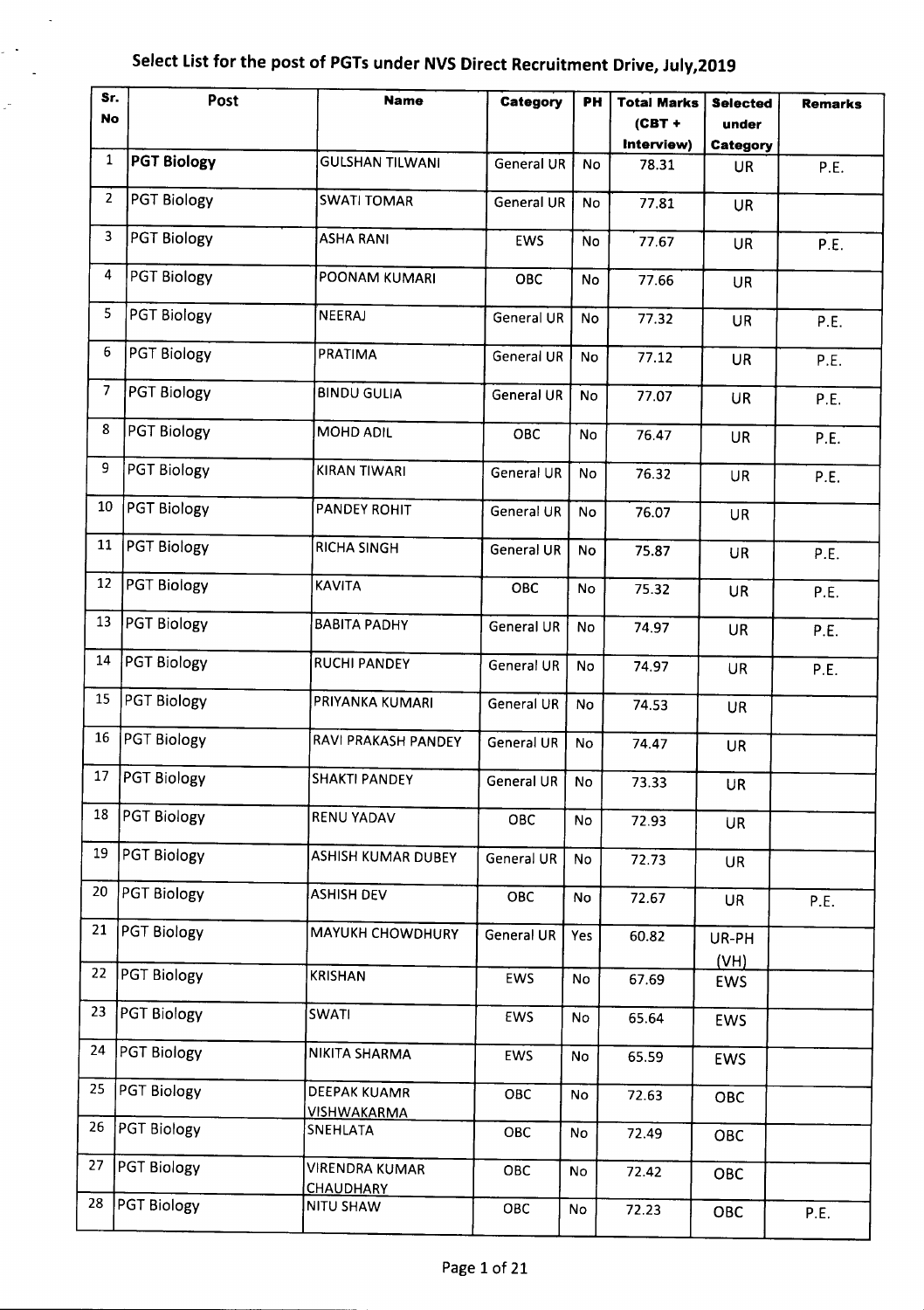$\sim$ 

 $\mathcal{L}(\mathbf{r})$  $\sim$ 

| Sr.<br><b>No</b> | Post               | <b>Name</b>            | Category   | PН        | <b>Total Marks</b><br>$(CBT +$<br>Interview) | <b>Selected</b><br>under<br>Category | <b>Remarks</b> |
|------------------|--------------------|------------------------|------------|-----------|----------------------------------------------|--------------------------------------|----------------|
| 29               | PGT Biology        | <b>NEELAM VERMA</b>    | <b>OBC</b> | No        | 72.13                                        | OBC                                  | P.E.           |
| 30               | PGT Biology        | PINKY KASHYAP          | OBC        | No        | 71.03                                        | <b>OBC</b>                           | P.E.           |
| 31               | <b>PGT Biology</b> | <b>SANJEEV KUMAR</b>   | OBC        | No        | 70.43                                        | <b>OBC</b>                           |                |
| 32               | PGT Biology        | MANJUSHA.V             | OBC        | No        | 69.99                                        | OBC                                  |                |
| 33               | PGT Biology        | <b>SHIKHA KHORIYA</b>  | OBC        | No        | 69.83                                        | <b>OBC</b>                           | P.E.           |
| 34               | PGT Biology        | <b>LALIT KUMAR</b>     | OBC        | No        | 69.33                                        | OBC                                  |                |
| 35               | <b>PGT Biology</b> | <b>SONIA SINGH</b>     | OBC        | No        | 68.99                                        | OBC                                  | P.E.           |
| 36               | PGT Biology        | <b>SUBHASH</b>         | OBC        | No        | 68.99                                        | OBC                                  | P.E.           |
| 37               | PGT Biology        | <b>LOKNATH KUMBHAR</b> | <b>SC</b>  | <b>No</b> | 67.35                                        | <b>SC</b>                            | P.E.           |
| 38               | PGT Biology        | RENU KUMARI GAUTAM     | <b>SC</b>  | <b>No</b> | 66.35                                        | <b>SC</b>                            |                |
| 39               | PGT Biology        | <b>AVINASH Y A</b>     | SC         | <b>No</b> | 65.71                                        | <b>SC</b>                            |                |
| 40               | PGT Biology        | DEEPA MOL G S          | SC         | <b>No</b> | 65.09                                        | <b>SC</b>                            | P.E.           |
| 41               | PGT Biology        | <b>VIKASH RAJORA</b>   | <b>SC</b>  | No        | 64.84                                        | <b>SC</b>                            | P.E.           |
| 42               | PGT Biology        | ANAND KISHORE VERMA    | <b>SC</b>  | Yes       | 63.55                                        | SC-PH                                | P.E.           |
| 43               | PGT Biology        | <b>REETIKA THAKUR</b>  | ST         | No        | 64.36                                        | $\overline{\text{U}}$ т<br><b>ST</b> |                |
| 44               | PGT Biology        | <b>ANIL KUMAR</b>      | <b>ST</b>  | No        | 64.00                                        | <b>ST</b>                            | P.E.           |
| 45               | PGT Biology        | <b>RAHUL BODH</b>      | <b>ST</b>  | No        | 62.81                                        | <b>ST</b>                            | P.E.           |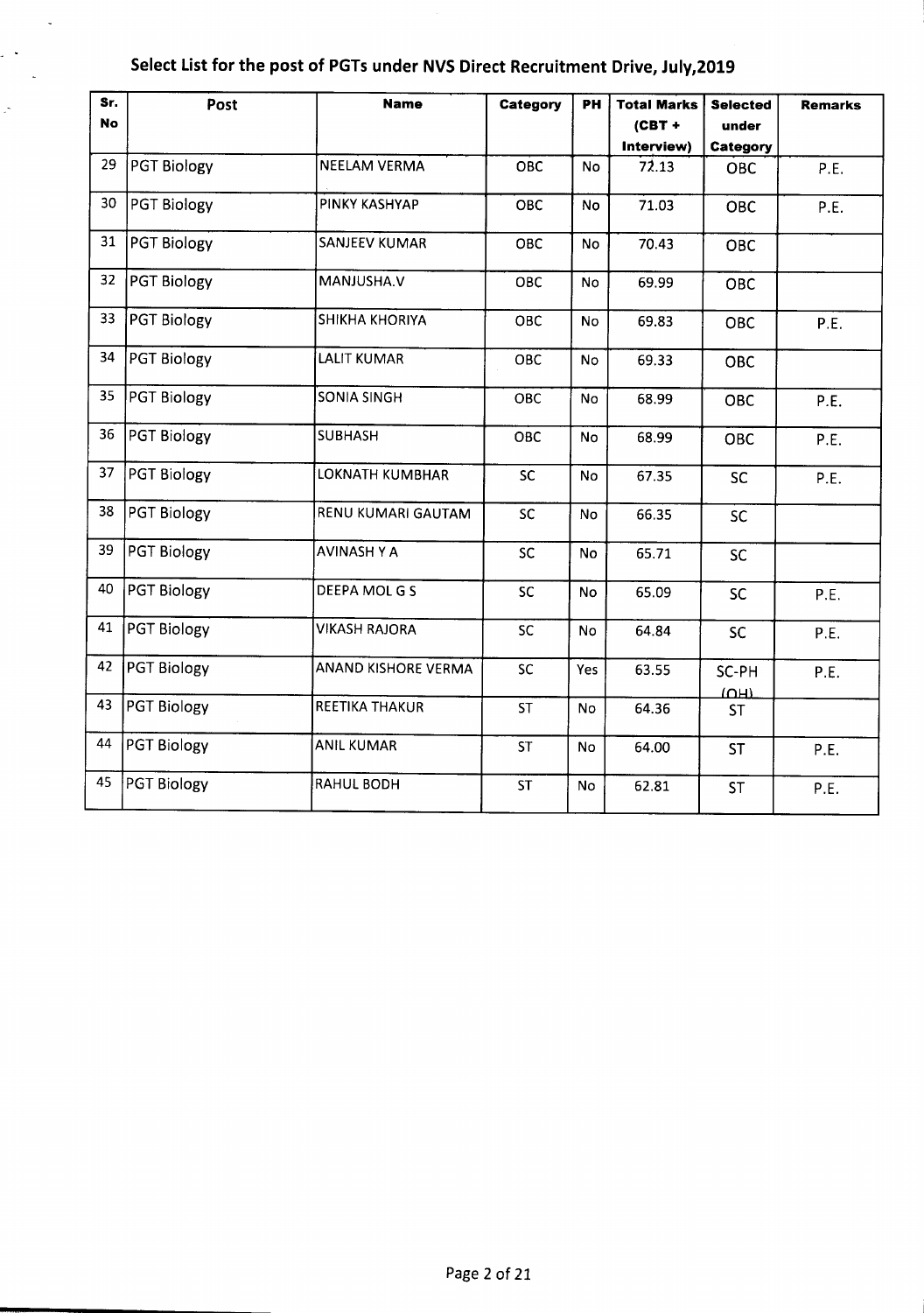$\ddot{\phantom{a}}$ 

 $\sim$ 

| Sr.            | Post                 | <b>Name</b>                            | Category          | PН        | <b>Total Marks</b> | <b>Selected</b>         | <b>Remarks</b> |
|----------------|----------------------|----------------------------------------|-------------------|-----------|--------------------|-------------------------|----------------|
| No             |                      |                                        |                   |           | $(CBT +$           | under                   |                |
|                |                      |                                        |                   |           | Interview)         | Category                |                |
| $\mathbf{1}$   | <b>PGT Chemistry</b> | <b>SACHIN VERMA</b>                    | OBC               | <b>No</b> | 81.82              | <b>UR</b>               | P.E.           |
| $\overline{2}$ | PGT Chemistry        | KHUSHBOO TYAGI                         | General UR        | No        | 79.30              | <b>UR</b>               | P.E.           |
| 3              | <b>PGT Chemistry</b> | <b>ANISH BHAKAT</b>                    | General UR        | <b>No</b> | 79.17              | <b>UR</b>               |                |
| 4              | <b>PGT Chemistry</b> | VINEY THAREJA                          | General UR        | No        | 79.00              | <b>UR</b>               |                |
| 5              | <b>PGT Chemistry</b> | <b>AKSHAY K</b>                        | OBC               | <b>No</b> | 78.32              | <b>UR</b>               |                |
| 6              | <b>PGT Chemistry</b> | <b>ASHISH KAPOOR</b>                   | OBC               | <b>No</b> | 77.52              | <b>UR</b>               | P.E.           |
| 7              | PGT Chemistry        | <b>RAVI KUMAR</b>                      | EWS               | <b>No</b> | 77.34              | <b>UR</b>               |                |
| 8              | PGT Chemistry        | <b>OMPRAKASH</b>                       | OBC               | No        | 77.02              | UR                      | P.E.           |
| 9              | <b>PGT Chemistry</b> | <b>ASHWANI SAINI</b>                   | <b>OBC</b>        | No.       | 77.00              | <b>UR</b>               |                |
| 10             | <b>PGT Chemistry</b> | <b>AMIT KUMAR</b><br><b>CHAURASIYA</b> | OBC               | <b>No</b> | 76.92              | <b>UR</b>               | P.E.           |
| 11             | <b>PGT Chemistry</b> | <b>SONAM SINGHAL</b>                   | <b>General UR</b> | <b>No</b> | 76.46              | <b>UR</b>               |                |
| 12             | PGT Chemistry        | <b>SHIVANI PATHAK</b>                  | General UR        | No        | 76.44              | <b>UR</b>               |                |
| 13             | PGT Chemistry        | <b>ANKUSH SHARMA</b>                   | <b>General UR</b> | <b>No</b> | 76.40              | <b>UR</b>               |                |
| 14             | <b>PGT Chemistry</b> | <b>ARVIND CHAUHAN</b>                  | <b>General UR</b> | No        | 76.34              | <b>UR</b>               |                |
| 15             | PGT Chemistry        | SANDEEP SINGH                          | <b>General UR</b> | No        | 76.24              | <b>UR</b>               |                |
| 16             | PGT Chemistry        | <b>AMIT KUMAR</b>                      | OBC               | No        | 76.16              | <b>UR</b>               |                |
| 17             | <b>PGT Chemistry</b> | RAHUL VISHAL VYAS                      | General UR        | No        | 76.16              | <b>UR</b>               |                |
| 18             | PGT Chemistry        | SANJAY JAGWAL                          | OBC               | No        | 76.12              | <b>UR</b>               |                |
| 19             | <b>PGT Chemistry</b> | SAYANI NANDY                           | General UR        | No        | 75.90              | UR.                     |                |
| 20             | PGT Chemistry        | MAINPAL SINGH                          | OBC               | No        | 75.70              | <b>UR</b>               | P.E.           |
| 21             | <b>PGT Chemistry</b> | <b>ABHISHAKE SHARMA</b>                | <b>General UR</b> | Yes       | 62.39              | UR-PH<br>M <sub>H</sub> |                |
| 22             | PGT Chemistry        | <b>VIVEK KUMAR SINGH</b>               | <b>EWS</b>        | No        | 75.06              | EWS                     |                |
| 23             | <b>PGT Chemistry</b> | LAL BAHADUR                            | EWS               | No        | 74.58              | <b>EWS</b>              |                |
| 24             | <b>PGT Chemistry</b> | RAJNI SHARMA                           | EWS               | No        | 73.94              | <b>EWS</b>              |                |
| 25             | PGT Chemistry        | POONAM YADAV                           | OBC               | No        | 75.12              | OBC                     | P.E.           |
| 26             | PGT Chemistry        | <b>MANOJ KUMAR</b><br>KUMAWAT          | OBC               | No        | 74.96              | OBC                     |                |
| 27             | PGT Chemistry        | MRINAL KANTI BISWAS                    | ОВС               | No        | 74.64              | OBC                     |                |
| 28             | PGT Chemistry        | <b>AKASH SAINI</b>                     | OBC               | No        | 74.62              | OBC                     |                |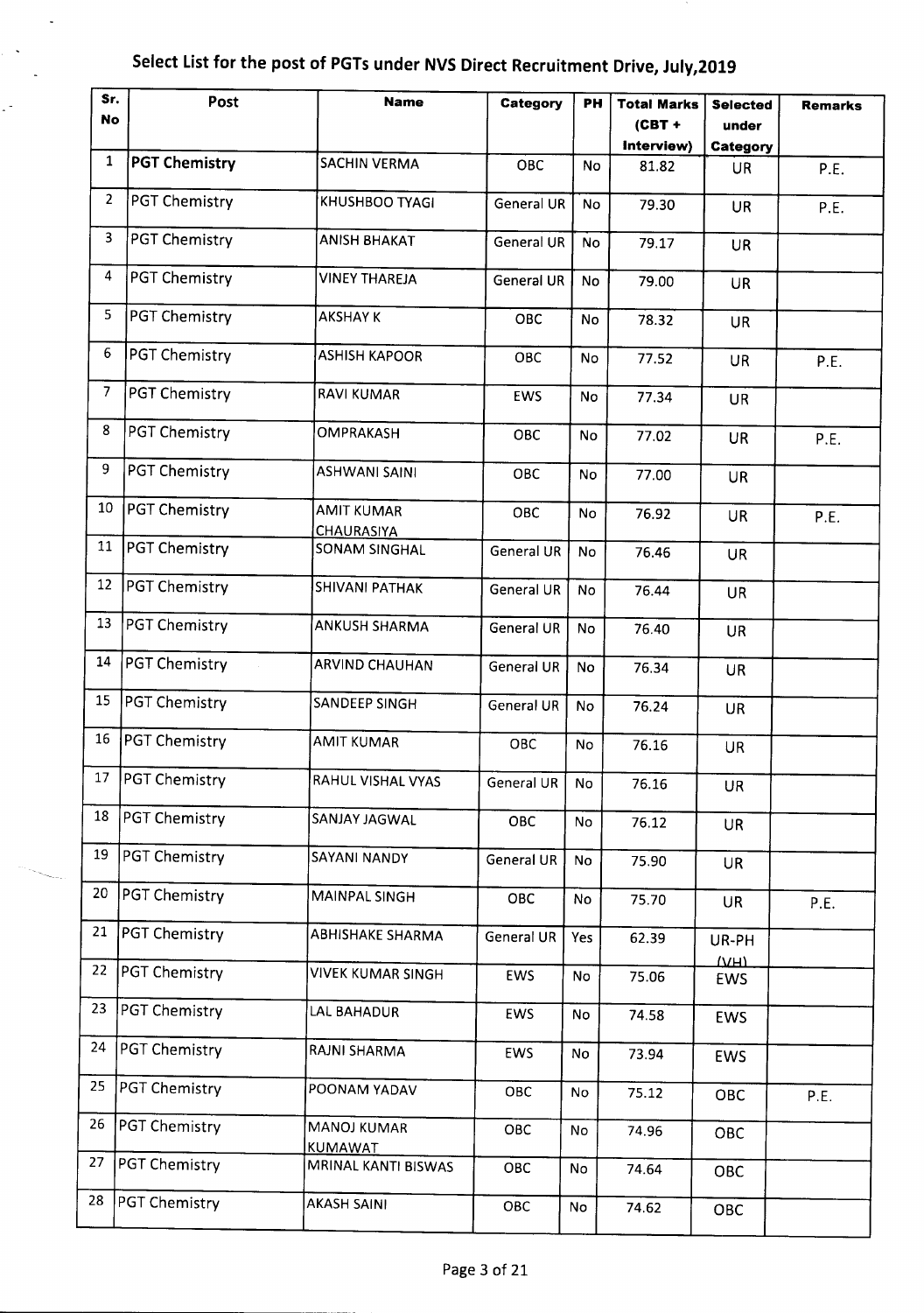$\lambda$ 

 $\sim$   $\sim$  $\ddot{\phantom{a}}$ 

Ļ,

| Sr.<br>No | Post                 | <b>Name</b>                     | Category   | PH        | <b>Total Marks</b><br>$(CBT +$<br>Interview) | <b>Selected</b><br>under<br>Category | <b>Remarks</b> |
|-----------|----------------------|---------------------------------|------------|-----------|----------------------------------------------|--------------------------------------|----------------|
| 29        | <b>PGT Chemistry</b> | RADHESHYAM                      | <b>OBC</b> | <b>No</b> | 74.52                                        | <b>OBC</b>                           |                |
| 30        | <b>PGT Chemistry</b> | <b>SUSHIL SAINI</b>             | <b>OBC</b> | No.       | 74.50                                        | <b>OBC</b>                           |                |
| 31        | <b>PGT Chemistry</b> | <b>B THUKARAM</b>               | ОВС        | No        | 74.44                                        | <b>OBC</b>                           | P.E.           |
| 32        | PGT Chemistry        | MALLIKARJUNA RAO A              | OBC        | No        | 74.38                                        | <b>OBC</b>                           |                |
| 33        | PGT Chemistry        | <b>SUMIT YADAV</b>              | OBC        | No        | 74.10                                        | OBC                                  |                |
| 34        | PGT Chemistry        | <b>AARTI YADAV</b>              | OBC        | No.       | 74.10                                        | <b>OBC</b>                           | P.E.           |
| 35        | PGT Chemistry        | KOLLI LALITHA KUMARI            | <b>OBC</b> | No        | 74.04                                        | OBC                                  |                |
| 36        | PGT Chemistry        | CHITTIPOLU RAMESH               | <b>OBC</b> | Yes       | 71.63                                        | OBC-PH                               |                |
| 37        | PGT Chemistry        | <b>UJJWAL</b>                   | SC         | No        | 74.14                                        | IOM<br><b>SC</b>                     |                |
| 38        | PGT Chemistry        | <b>SANDEEP KUMAR</b>            | <b>SC</b>  | No        | 74.10                                        | <b>SC</b>                            |                |
| 39        | <b>PGT Chemistry</b> | <b>DIBYENDU SAHA</b>            | SC         | <b>No</b> | 72.90                                        | <b>SC</b>                            |                |
| 40        | <b>PGT Chemistry</b> | SATYAM BARWAD                   | SC         | <b>No</b> | 71.93                                        | <b>SC</b>                            | P.E.           |
| 41        | PGT Chemistry        | <b>ANITA HALDAR</b>             | <b>SC</b>  | <b>No</b> | 71.60                                        | <b>SC</b>                            |                |
| 42        | PGT Chemistry        | <b>VINOD KUMAR</b><br>MEGHAWAL  | SC         | No.       | 71.40                                        | <b>SC</b>                            |                |
| 43        | PGT Chemistry        | PANTAMALA SURESH<br><b>BABU</b> | <b>SC</b>  | No.       | 70.48                                        | <b>SC</b>                            |                |
| 44        | PGT Chemistry        | PRAVIN PUJARI                   | <b>ST</b>  | No        | 68.91                                        | <b>ST</b>                            | P.E.           |
| 45        | PGT Chemistry        | <b>MESRAM MANOJ KUMAR</b>       | <b>ST</b>  | No        | 67.43                                        | <b>ST</b>                            |                |
| 46        | PGT Chemistry        | HANIF MOHAMMED                  | <b>ST</b>  | No        | 61.15                                        | <b>ST</b>                            |                |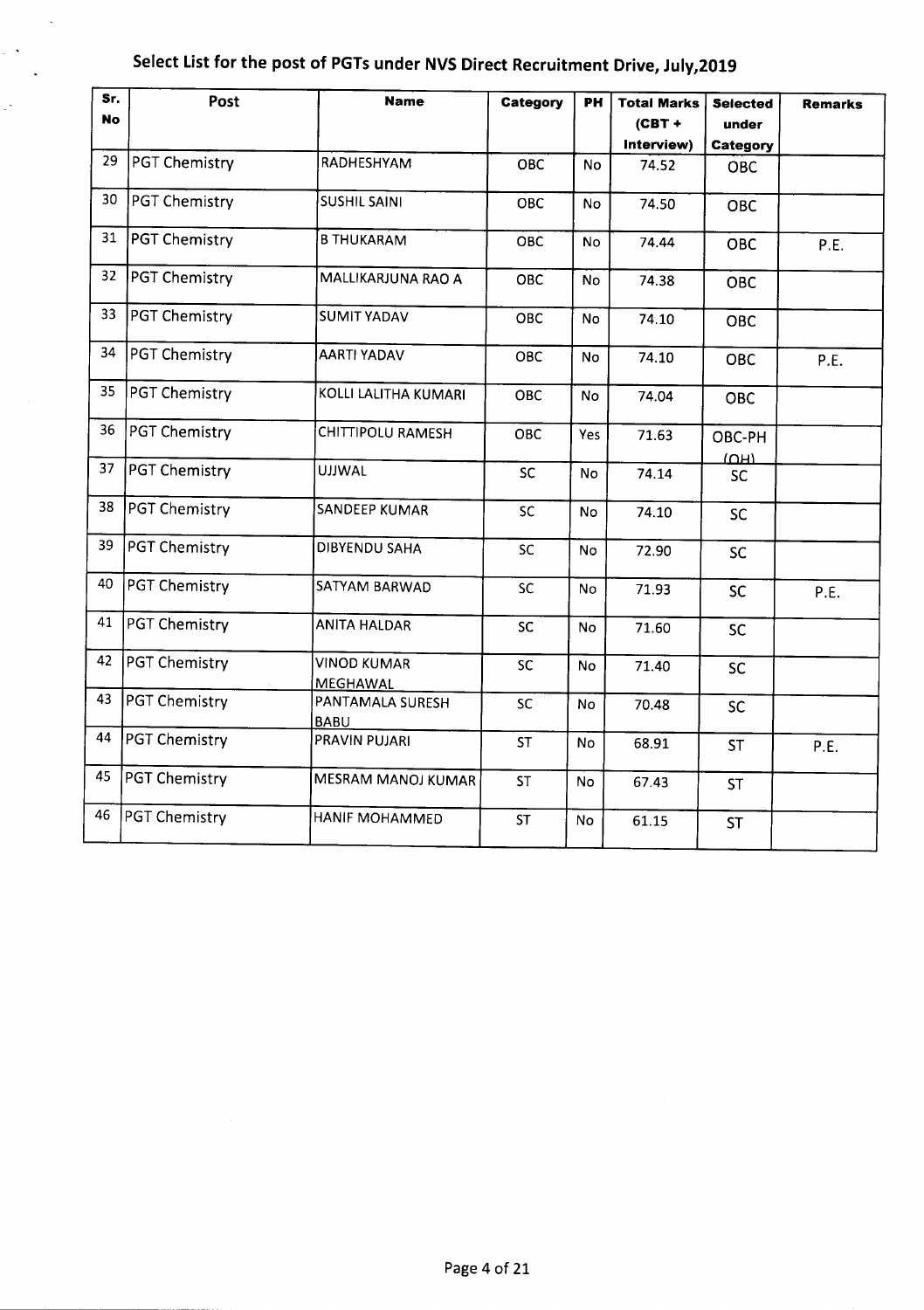$\bar{\phantom{a}}$ 

 $\mathbf{A}$  $\ddot{\phantom{1}}$ 

| Sr.            | Post                | <b>Name</b>                            | Category          | PH         | <b>Total Marks</b> | <b>Selected</b> | <b>Remarks</b> |
|----------------|---------------------|----------------------------------------|-------------------|------------|--------------------|-----------------|----------------|
| <b>No</b>      |                     |                                        |                   |            | $(CBT +$           | under           |                |
|                |                     |                                        |                   |            | Interview)         | Category        |                |
| 1              | <b>PGT Commerce</b> | <b>AWADH TIWARI</b>                    | <b>General UR</b> | <b>No</b>  | 81.46              | <b>UR</b>       |                |
| 2              | <b>PGT Commerce</b> | KIRTI CHHIKARA                         | <b>General UR</b> | <b>No</b>  | 78.91              | <b>UR</b>       |                |
| 3              | <b>PGT Commerce</b> | RAJ KUMAR TIRTHANI                     | General UR        | No         | 77.27              | UR              |                |
| 4              | <b>PGT Commerce</b> | <b>SOURAV PAL</b>                      | General UR        | No.        | 77.03              | UR.             |                |
| 5              | <b>PGT Commerce</b> | <b>REENA RANI</b>                      | General UR        | No         | 76.93              | <b>UR</b>       |                |
| 6              | <b>PGT Commerce</b> | <b>MANISH SONI</b>                     | General UR        | <b>No</b>  | 76.43              | <b>UR</b>       |                |
| $\overline{7}$ | <b>PGT Commerce</b> | <b>SURYA KANT CHARAN</b>               | General UR        | <b>No</b>  | 76.43              | <b>UR</b>       |                |
| 8              | <b>PGT Commerce</b> | <b>JAYATI SHARMA</b>                   | <b>General UR</b> | No         | 76.07              | <b>UR</b>       |                |
| 9              | PGT Commerce        | <b>ARJU</b>                            | <b>General UR</b> | <b>No</b>  | 75.83              | <b>UR</b>       |                |
| 10             | PGT Commerce        | <b>CHANDRA PRAKASH</b><br><b>GUPTA</b> | <b>OBC</b>        | <b>No</b>  | 75.72              | <b>OBC</b>      | P.E.           |
| 11             | <b>PGT Commerce</b> | POONAM RAJARAM<br>YADAV                | OBC               | No         | 75.33              | <b>OBC</b>      | P.E.           |
| 12             | IPGT Commerce       | BEERENDRA KUMAR<br><b>DAGUR</b>        | <b>OBC</b>        | <b>No</b>  | 73.09              | <b>OBC</b>      |                |
| 13             | PGT Commerce        | <b>FIROJ KHAN</b>                      | OBC               | <b>Yes</b> | 68.93              | OBC-PH<br>ומחו  | P.E.           |
| 14             | <b>PGT Commerce</b> | UMESH CHANDER                          | <b>SC</b>         | <b>No</b>  | 71.05              | <b>SC</b>       |                |
| 15             | <b>PGT Commerce</b> | <b>JITENDRA KUMAR</b>                  | <b>SC</b>         | <b>No</b>  | 66.95              | <b>SC</b>       |                |
| 16             | <b>PGT Commerce</b> | <b>SAPNA MEENA</b>                     | <b>ST</b>         | <b>No</b>  | 65.06              | <b>ST</b>       |                |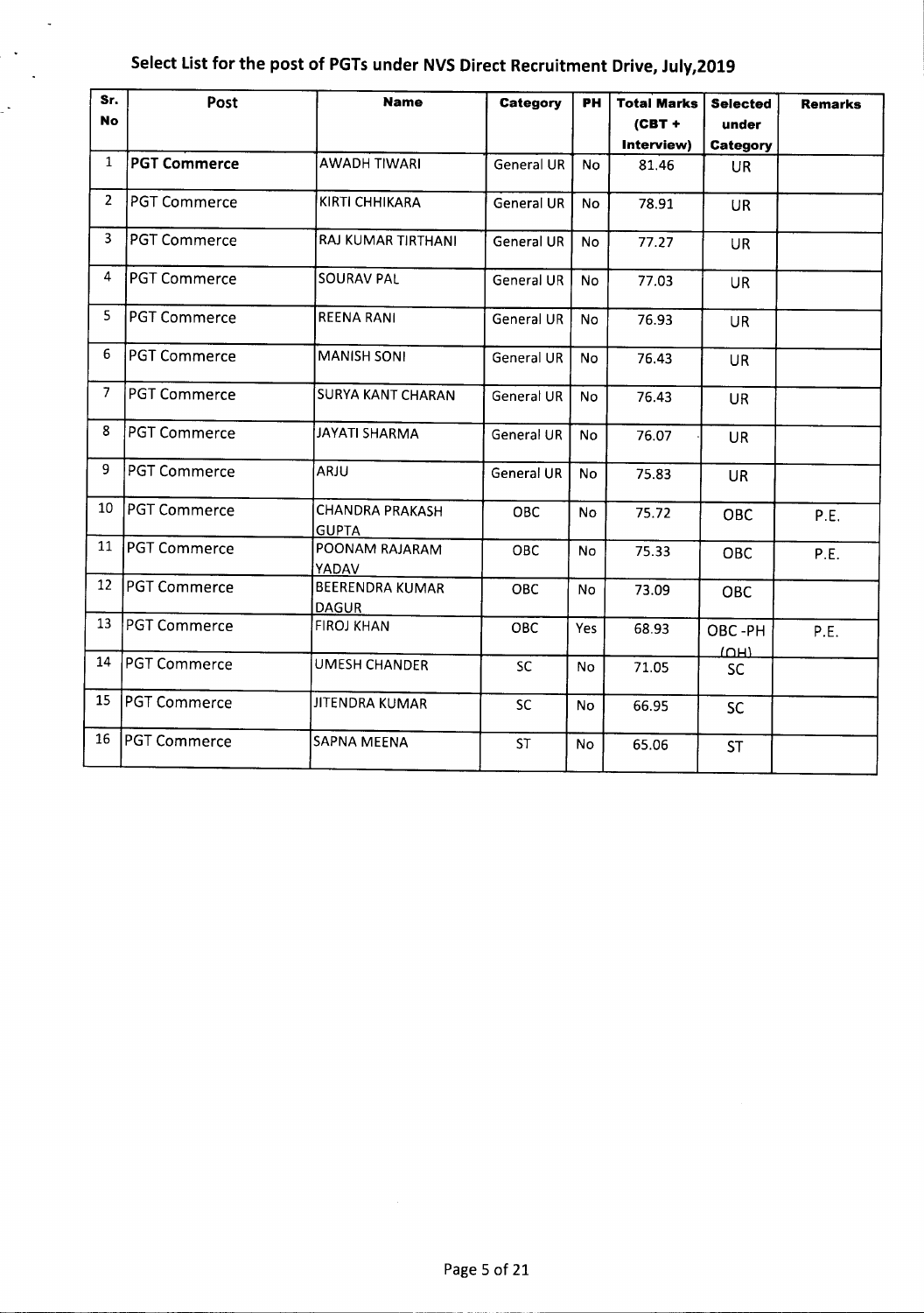$\ddot{\phantom{a}}$ 

 $\frac{1}{2}$  $\mathcal{L}$ 

Ç,

| Sr.<br>No      | Post                 | <b>Name</b>                    | Category          | PН             | <b>Total Marks</b><br>$(CBT +$ | <b>Selected</b><br>under | <b>Remarks</b> |
|----------------|----------------------|--------------------------------|-------------------|----------------|--------------------------------|--------------------------|----------------|
|                |                      |                                |                   |                | Interview)                     | Category                 |                |
| $\mathbf{1}$   | <b>PGT Economics</b> | <b>SACHIN DAHIYA</b>           | General UR        | <b>No</b>      | 75.74                          | <b>UR</b>                | P.E.           |
| $\overline{2}$ | <b>PGT Economics</b> | <b>AMIT SINGH</b>              | <b>General UR</b> | <b>No</b>      | 75.32                          | <b>UR</b>                | P.E.           |
| 3              | <b>PGT Economics</b> | <b>NISHA</b>                   | General UR        | <b>No</b>      | 75.02                          | <b>UR</b>                |                |
| 4              | <b>PGT Economics</b> | <b>REKHA</b>                   | General UR        | No             | 74.80                          | <b>UR</b>                | P.E.           |
| 5              | <b>PGT Economics</b> | MEGHA BHATIA                   | General UR        | No.            | 74.80                          | <b>UR</b>                |                |
| 6              | <b>PGT Economics</b> | YADAV HARENDRA<br>RAMCHANDRA   | OBC               | <b>No</b>      | 74.54                          | <b>UR</b>                | P.E.           |
| 7              | <b>PGT Economics</b> | SONU                           | OBC               | <b>No</b>      | 73.26                          | <b>UR</b>                | P.E.           |
| 8              | <b>PGT Economics</b> | ROZINA AHMED                   | <b>General UR</b> | <b>No</b>      | 73.26                          | UR                       |                |
| 9              | <b>PGT Economics</b> | <b>ARCHANA GUPTA</b>           | <b>OBC</b>        | N <sub>o</sub> | 73.26                          | <b>UR</b>                |                |
| 10             | <b>PGT Economics</b> | <b>BISHWANATH MEHER</b>        | <b>OBC</b>        | <b>No</b>      | 73.00                          | UR.                      | P.E.           |
| 11             | <b>PGT Economics</b> | <b>SONIA PARASHAR</b>          | General UR        | <b>No</b>      | 72.56                          | UR.                      |                |
| 12             | <b>PGT Economics</b> | <b>MANISH KUMAR</b>            | <b>General UR</b> | No             | 72.38                          | <b>UR</b>                | P.E.           |
| 13             | <b>PGT Economics</b> | <b>VINA SINGH</b>              | <b>EWS</b>        | <b>No</b>      | 72.22                          | <b>UR</b>                |                |
| 14             | <b>PGT Economics</b> | <b>MAMTA</b>                   | <b>General UR</b> | <b>No</b>      | 72.22                          | <b>UR</b>                |                |
| 15             | <b>PGT Economics</b> | <b>RITU RAI</b>                | <b>General UR</b> | <b>No</b>      | 72.22                          | UR                       |                |
| 16             | PGT Economics        | UDAYAN BHARDWAJ                | General UR        | <b>No</b>      | 72.13                          | UR.                      |                |
| 17             | <b>PGT Economics</b> | <b>PREETI</b>                  | General UR        | No             | 72.10                          | UR                       |                |
| 18             | <b>PGT Economics</b> | PALLAVI RAI                    | General UR        | No             | 72.08                          | <b>UR</b>                |                |
| 19             | <b>PGT Economics</b> | <b>MONIS KHAN</b>              | General UR        | No             | 72.05                          | <b>UR</b>                | P.E.           |
| 20             | <b>PGT Economics</b> | <b>ASHWANI KUMAR</b>           | SC                | No             | 71.78                          | <b>UR</b>                |                |
| 21             | <b>PGT Economics</b> | <b>ANJOO BOORA</b>             | General UR        | No             | 71.30                          | UR                       | P.E.           |
| 22             | PGT Economics        | VASUDHA SHARMA                 | <b>General UR</b> | No             | 71.29                          | <b>UR</b>                |                |
| 23             | <b>PGT Economics</b> | SANJEEV KUMAR                  | General UR        | No.            | 71.13                          | UR                       | P.E.           |
| 24             | <b>PGT Economics</b> | ASHUTOSH KUMAR<br><b>SINGH</b> | General UR        | No             | 70.96                          | UR                       | P.E.           |
| 25             | <b>PGT Economics</b> | <b>GARIMA AGGARWAL</b>         | General UR        | No             | 70.95                          | <b>UR</b>                |                |
| 26             | PGT Economics        | SANUSHA O                      | OBC               | No             | 70.83                          | <b>UR</b>                |                |
| 27             | <b>PGT Economics</b> | DISHA CHOUBISA                 | General UR        | No             | 70.77                          | <b>UR</b>                |                |
| 28             | <b>PGT Economics</b> | JITENDRA KUMAR                 | SC                | No             | 70.68                          | <b>UR</b>                | P.E.           |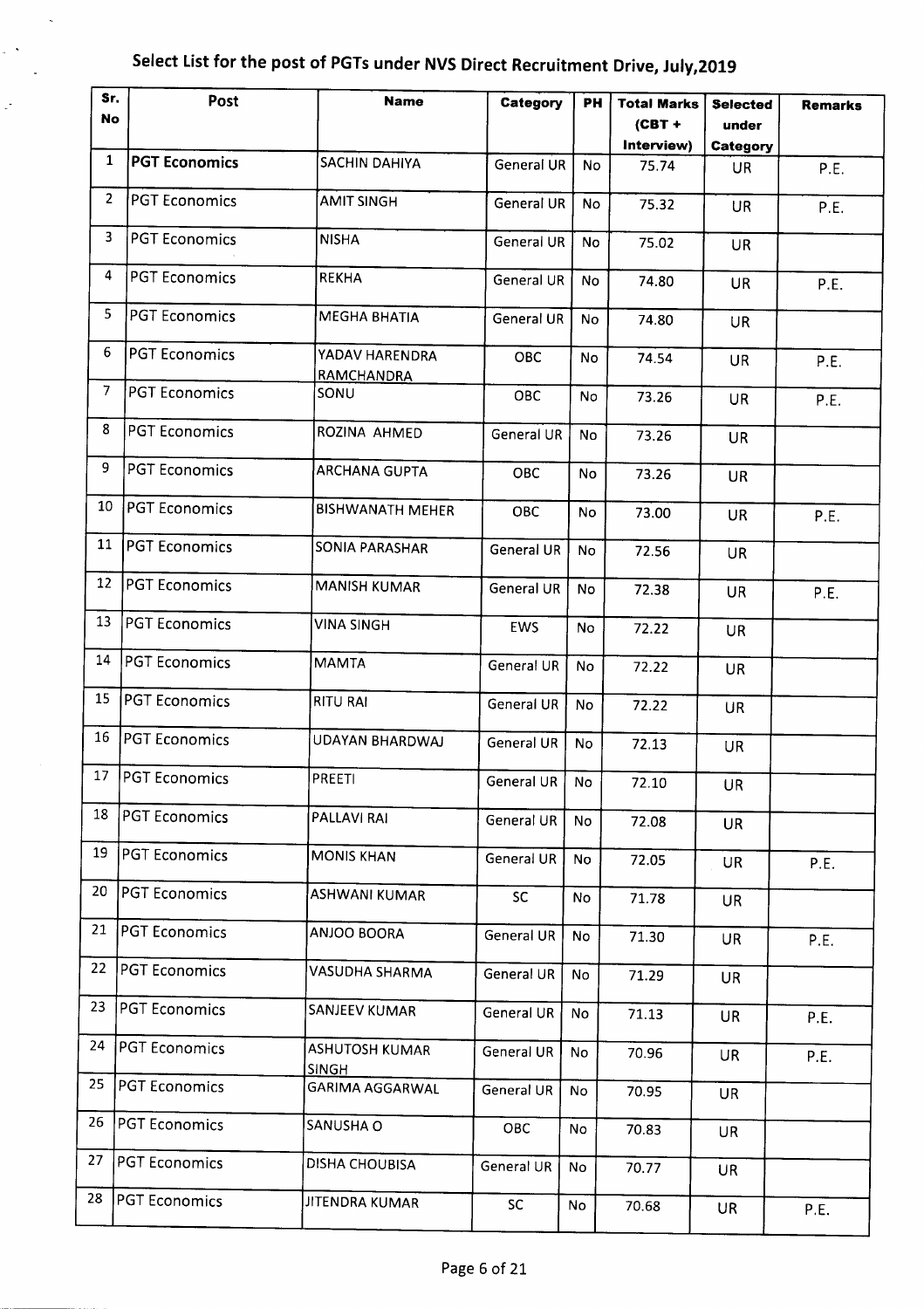$\overline{a}$ 

 $\ddot{\phantom{1}}$ 

j.

| Sr.<br><b>No</b> | Post                 | <b>Name</b>                              | Category          | PН        | <b>Total Marks</b><br>$(CBT +$ | <b>Selected</b><br>under | <b>Remarks</b> |
|------------------|----------------------|------------------------------------------|-------------------|-----------|--------------------------------|--------------------------|----------------|
| 29               | <b>PGT Economics</b> | <b>ANUJ KUMAR</b>                        | <b>General UR</b> | Yes       | Interview)<br>52.76            | Category                 |                |
| 30               |                      |                                          |                   |           |                                | UR-PH<br>T               | P.E.           |
|                  | <b>PGT Economics</b> | <b>KANPATI GANESH</b><br><u>KANKAIYA</u> | General UR        | Yes       | 51.30                          | UR-PH                    | P.E.           |
| 31               | <b>PGT Economics</b> | KARAMWATI                                | EWS               | <b>No</b> | 70.25                          | $\Delta H$<br><b>EWS</b> |                |
| 32               | <b>PGT Economics</b> | <b>RAVINDER KUMAR</b>                    | <b>EWS</b>        | No        | 69.61                          | <b>EWS</b>               |                |
| 33               | <b>PGT Economics</b> | DAVOOD BASHIR                            | EWS               | No        | 69.03                          | EWS                      |                |
| 34               | <b>PGT Economics</b> | ANKIT KUMAR PANDEY                       | EWS               | No        | 68.63                          | EWS                      |                |
| 35               | <b>PGT Economics</b> | AJAY KUMAR KURARIYA                      | EWS               | No        | 68.01                          | EWS                      | P.E.           |
| 36               | <b>PGT Economics</b> | SHIVDAS PANDEY                           | EWS               | No        | 67.99                          | <b>EWS</b>               |                |
| 37               | PGT Economics        | <b>BABITA DEVI</b>                       | EWS               | No        | 67.89                          | <b>EWS</b>               |                |
| 38               | PGT Economics        | <b>RAJANI</b>                            | <b>OBC</b>        | <b>No</b> | 70.41                          | <b>OBC</b>               | P.E.           |
| 39               | <b>PGT Economics</b> | <b>ANJU CHOUDHARY</b>                    | OBC               | No.       | 70.05                          | OBC                      |                |
| 40               | PGT Economics        | SOHAN LAL JAT                            | OBC               | No        | 69.95                          | <b>OBC</b>               | P.E.           |
| 41               | <b>PGT Economics</b> | PRIYA U G                                | OBC               | No        | 69.57                          | OBC                      |                |
| 42               | <b>PGT Economics</b> | <b>SEEMA YADAV</b>                       | OBC               | No        | 69.13                          | OBC                      | P.E.           |
| 43               | PGT Economics        | JOGENDRA SINGH                           | OBC               | No        | 68.81                          | <b>OBC</b>               |                |
| 44               | <b>PGT Economics</b> | <b>HEMANT LAXKAR</b>                     | OBC               | No        | 68.67                          | OBC                      |                |
| 45               | PGT Economics        | MITHILESH KUMAR<br>YADAV                 | <b>OBC</b>        | No        | 68.31                          | OBC                      | P.E.           |
| 46               | <b>PGT Economics</b> | PRASHANT KUMAR                           | OBC               | No        | 68.30                          | OBC                      |                |
| 47               | <b>PGT Economics</b> | <b>JAHFARALI KP</b>                      | OBC               | No        | 68.23                          | OBC                      |                |
| 48               | <b>PGT Economics</b> | <b>BINGI GANESH</b>                      | OBC               | No        | 67.93                          | OBC                      | P.E.           |
| 49               | <b>PGT Economics</b> | <b>HOSHIYAR SINGH</b>                    | OBC               | No        | 67.83                          | OBC                      |                |
| 50               | <b>PGT Economics</b> | JITENDRA KUMAR SONI                      | ОВС               | No        | 67.75                          | OBC                      |                |
| 51               | PGT Economics        | SAMEENA SIDDIQUI                         | OBC               | No        | 67.67                          | <b>OBC</b>               | P.E.           |
| 52               | <b>PGT Economics</b> | <b>AJAY KUMAR</b>                        | OBC               | No        | 67.51                          | OBC                      | P.E.           |
| 53               | <b>PGT Economics</b> | TABASSUM                                 | ОВС               | No        | 67.47                          | OBC                      | P.E.           |
| 54               | <b>PGT Economics</b> | SHAILENDRI DEVI                          | OBC               | No        | 67.41                          | OBC                      | P.E.           |
| 55               | <b>PGT Economics</b> | NASEEMA M                                | OBC               | Yes       | 59.39                          | OBC-PH                   |                |
| 56               | PGT Economics        | <b>MANOJ BAINDARA</b>                    | SC                | No        | 65.77                          | त्त्वमा<br><b>SC</b>     | P.E.           |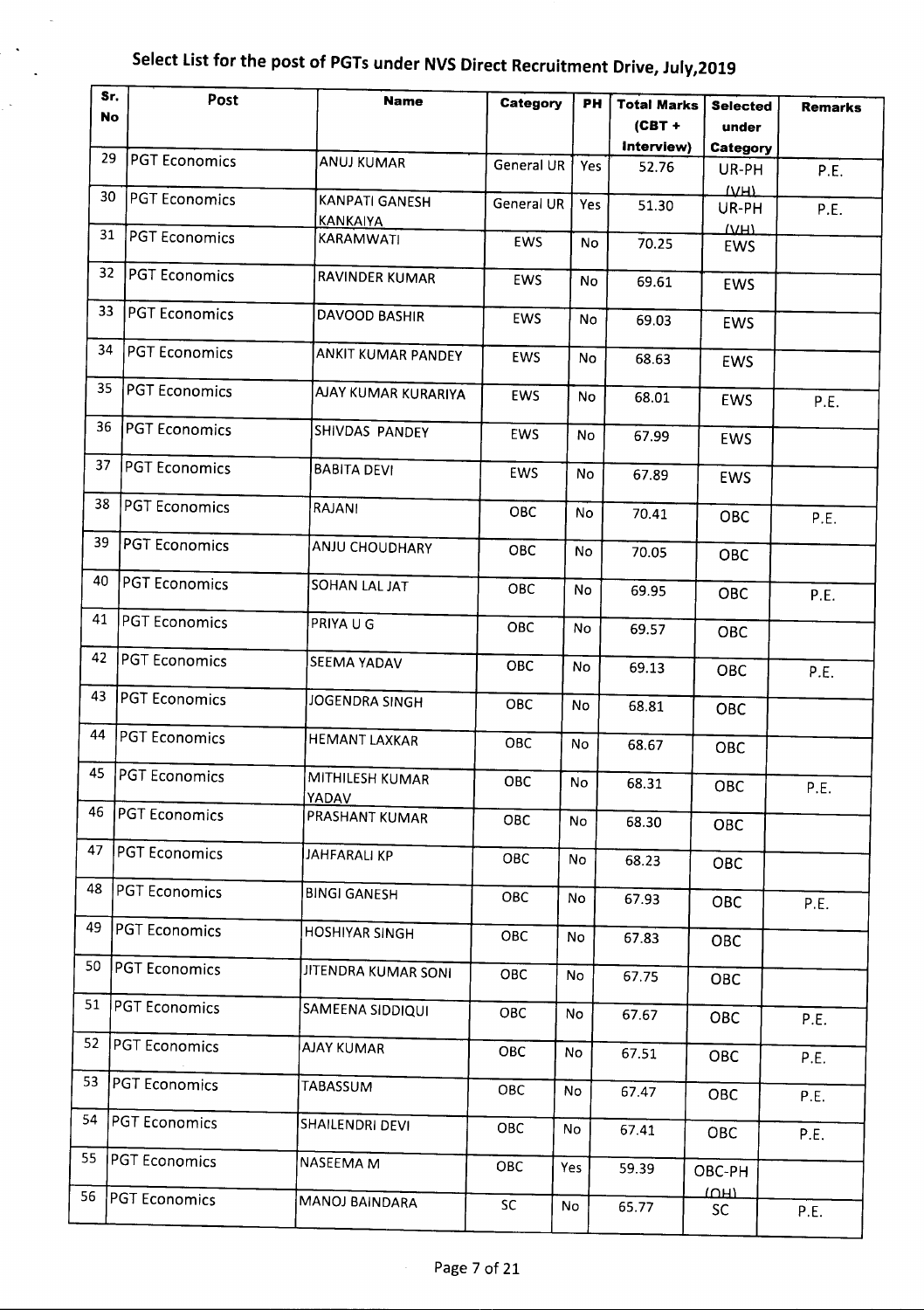| Sr.<br><b>No</b> | Post                 | <b>Name</b>            | Category  | <b>PH</b> | <b>Total Marks</b><br>$(CBT +$ | <b>Selected</b><br>under | <b>Remarks</b> |
|------------------|----------------------|------------------------|-----------|-----------|--------------------------------|--------------------------|----------------|
| 57               | PGT Economics        |                        |           |           | Interview)                     | Category                 |                |
|                  |                      | PRAVEEN NAWARIA        | <b>SC</b> | <b>No</b> | 64.21                          | <b>SC</b>                | P.E.           |
| 58               | PGT Economics        | <b>AMITABH KANOJIA</b> | <b>SC</b> | <b>No</b> | 64.03                          | <b>SC</b>                |                |
| 59               | <b>PGT Economics</b> | KM. RITA               | <b>SC</b> | No        | 63.61                          | <b>SC</b>                | P.E.           |
| 60               | <b>PGT Economics</b> | <b>MAHESH KUMAR</b>    | <b>SC</b> | <b>No</b> | 63.55                          | <b>SC</b>                |                |
| 61               | <b>PGT Economics</b> | <b>HARPREET KOUR</b>   | SC        | No        | 62.93                          | <b>SC</b>                |                |
| 62               | <b>PGT Economics</b> | JITENDRA KUMAR         | <b>SC</b> | <b>No</b> | 62.73                          | <b>SC</b>                | P.E.           |
| 63               | <b>PGT Economics</b> | <b>PRAMOD KUMAR</b>    | <b>SC</b> | <b>No</b> | 61.47                          | <b>SC</b>                |                |
| 64               | <b>PGT Economics</b> | PAPPU SURYAVANSHI      | <b>SC</b> | No        | 61.31                          | <b>SC</b>                | P.E.           |
| 65               | <b>PGT Economics</b> | JITENDRA KUAMR VERMA   | <b>SC</b> | <b>No</b> | 61.23                          | <b>SC</b>                | P.E.           |
| 66               | <b>PGT Economics</b> | <b>SATHENI</b>         | <b>ST</b> | <b>No</b> | 64.49                          | <b>ST</b>                | P.E.           |
| 67               | PGT Economics        | <b>KULDEEP MEENA</b>   | <b>ST</b> | <b>No</b> | 58.75                          | <b>ST</b>                | P.E.           |
| 68               | <b>PGT Economics</b> | RAVI KUMAR MEENA       | <b>ST</b> | <b>No</b> | 58.61                          | <b>ST</b>                |                |
| 69               | <b>PGT Economics</b> | <b>KUNDAN MA</b>       | <b>ST</b> | No        | 58.07                          | <b>ST</b>                |                |
| 70               | <b>PGT Economics</b> | <b>REKHA HORAKERI</b>  | <b>ST</b> | No        | 56.21                          | <b>ST</b>                |                |

 $\bar{\phantom{a}}$ 

 $\mathbb{R}^{\mathbb{Z}^2}$  $\sim$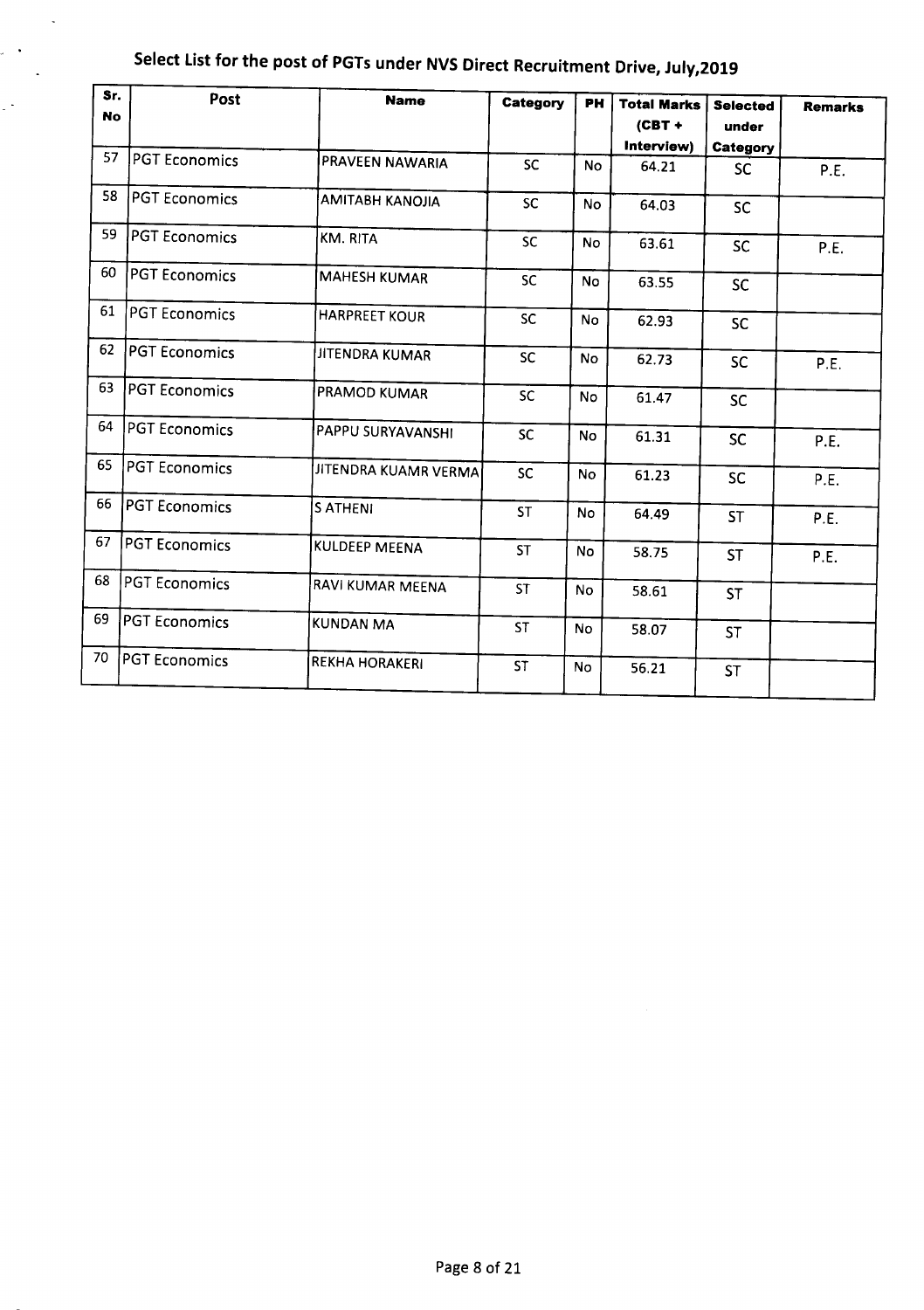$\bar{z}$ 

 $\sim$ 

| Sr. | Post               | <b>Name</b>                | Category          | PН        | <b>Total Marks</b> | <b>Selected</b>                      | <b>Remarks</b> |
|-----|--------------------|----------------------------|-------------------|-----------|--------------------|--------------------------------------|----------------|
| No  |                    |                            |                   |           | $(CBT +$           | under                                |                |
|     |                    |                            |                   |           | Interview)         | Category                             |                |
| 1   | <b>PGT English</b> | <b>MOUMITA KUNDU</b>       | <b>General UR</b> | No        | 80.25              | <b>UR</b>                            | P.E.           |
| 2   | <b>PGT English</b> | <b>ANNIES SIMI DOMINIC</b> | <b>General UR</b> | No        | 80.25              | <b>UR</b>                            | P.E.           |
| 3   | PGT English        | JUSTIN PHILIP CHERIAN      | General UR        | No        | 79.95              | <b>UR</b>                            |                |
| 4   | <b>PGT English</b> | ANJU V NAIR                | General UR        | No        | 79.66              | <b>UR</b>                            |                |
| 5   | PGT English        | TITAS KARAK                | General UR        | <b>No</b> | 79.52              | <b>UR</b>                            |                |
| 6   | PGT English        | ABHISHEK KUMAR SINGH       | General UR        | No        | 78.87              | <b>UR</b>                            |                |
| 7   | <b>PGT English</b> | ARTI SINGH CHAUHAN         | General UR        | No        | 78.45              | <b>UR</b>                            |                |
| 8   | <b>PGT English</b> | RAMASHIS GOSWAMI           | General UR        | No        | 78.19              | <b>UR</b>                            |                |
| 9   | <b>PGT English</b> | <b>VIJI CHACKO</b>         | <b>General UR</b> | No        | 77.80              | <b>UR</b>                            |                |
| 10  | PGT English        | <b>NEHA RANI</b>           | <b>General UR</b> | <b>No</b> | 77.62              | <b>UR</b>                            |                |
| 11  | PGT English        | RIYA MAHALANOBIS           | <b>General UR</b> | No        | 77.57              | <b>UR</b>                            |                |
| 12  | PGT English        | <b>SOURAV BANERJEE</b>     | General UR        | No        | 77.52              | <b>UR</b>                            |                |
| 13  | PGT English        | OM PRAKASH SHUKLA          | General UR        | No        | 77.40              | <b>UR</b>                            |                |
| 14  | PGT English        | <b>KANAD GIRI</b>          | General UR        | No.       | 77.09              | <b>UR</b>                            | P.E.           |
| 15  | PGT English        | PRIYANKA KUMARI            | General UR        | No        | 76.89              | <b>UR</b>                            |                |
| 16  | PGT English        | <b>KAUSTAV ROY</b>         | <b>General UR</b> | No        | 76.79              | <b>UR</b>                            |                |
| 17  | <b>PGT</b> English | DEBANGSHU DAS              | General UR        | No        | 76.59              | UR                                   |                |
| 18  | PGT English        | PRIYANKA CHATURVEDI        | <b>General UR</b> | No        | 76.56              | <b>UR</b>                            |                |
| 19  | <b>PGT English</b> | <b>ABHIJIT GHORAI</b>      | <b>General UR</b> | Yes       | 72.33              | UR-PH<br>V <sub>H</sub>              |                |
| 20  | PGT English        | <b>AMIT PANDEY</b>         | EWS               | No        | 74.75              | EWS                                  |                |
| 21  | PGT English        | <b>GYANENDRA PRAKASH</b>   | EWS               | No        | 74.53              | <b>EWS</b>                           | P.E.           |
| 22  | PGT English        | PRIYANKA SINGH             | OBC               | No        | 76.46              | OBC                                  | P.E.           |
| 23  | PGT English        | <b>RUPALI GHOSH</b>        | OBC               | No        | 76.01              | OBC                                  |                |
| 24  | PGT English        | TANIA KHATUN               | OBC               | No        | 75.71              | OBC                                  | P.E.           |
| 25  | PGT English        | <b>RAKESH KUMAR</b>        | OBC               | No        | 74.88              | OBC                                  | P.E.           |
| 26  | PGT English        | RENJISHA M R               | OBC               | No        | 74.55              | OBC                                  | P.E.           |
| 27  | PGT English        | NEELESH KUMAR              | OBC               | Yes       | 74.31              | OBC-PH<br>$\overline{(\overline{U}}$ | P.E.           |
| 28  | PGT English        | <b>VIVEK SAIN</b>          | OBC               | No        | 74.26              | OBC                                  |                |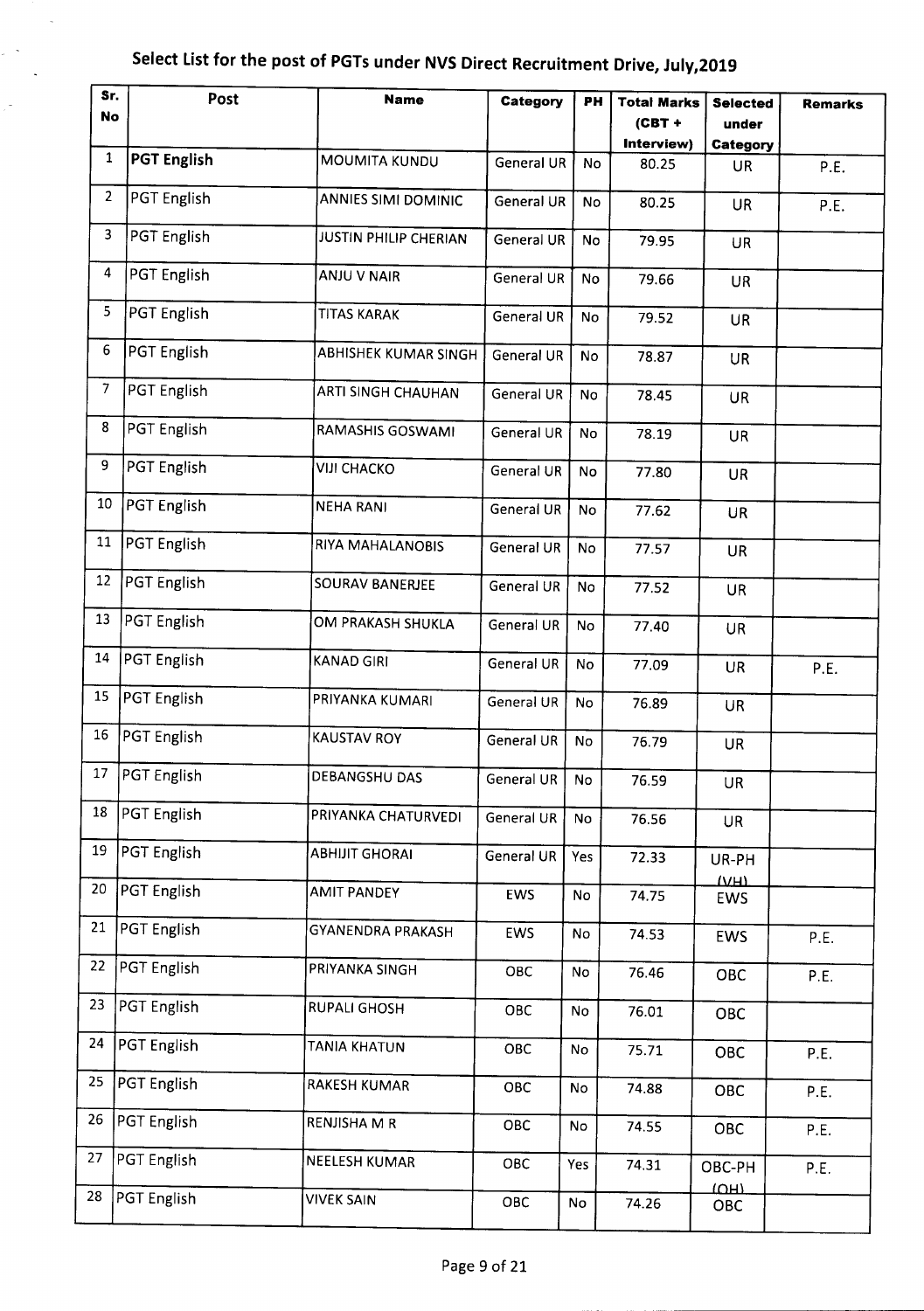| Sr.       | Post               | <b>Name</b>                  |            |           |                    |                 |                |
|-----------|--------------------|------------------------------|------------|-----------|--------------------|-----------------|----------------|
| <b>No</b> |                    |                              | Category   | <b>PH</b> | <b>Total Marks</b> | <b>Selected</b> | <b>Remarks</b> |
|           |                    |                              |            |           | $(CBT +$           | under           |                |
|           |                    |                              |            |           | Interview)         | Category        |                |
| 29        | PGT English        | SANJEEV KUMAR                | <b>OBC</b> | No        | 73.79              | <b>OBC</b>      | P.E.           |
| 30        | <b>PGT English</b> | MAYA V                       | OBC        | <b>No</b> | 73.44              | <b>OBC</b>      | P.E.           |
| 31        | <b>PGT</b> English | LISHNA M                     | <b>OBC</b> | <b>No</b> | 73.04              | <b>OBC</b>      |                |
| 32        | PGT English        | <b>BASUDEB DAS</b>           | <b>SC</b>  | <b>No</b> | 74.31              | <b>SC</b>       |                |
| 33        | PGT English        | <b>NARESH KUMAR</b>          | <b>SC</b>  | <b>No</b> | 72.83              | <b>SC</b>       |                |
| 34        | PGT English        | <b>SHRABANTI KAR</b>         | <b>SC</b>  | No        | 72.57              | <b>SC</b>       |                |
| 35        | PGT English        | MADHUMANGAL BISWAS           | <b>SC</b>  | <b>No</b> | 72.21              | <b>SC</b>       |                |
| 36        | <b>PGT</b> English | <b>ASHVINI HARIHAR PATIL</b> | <b>SC</b>  | No        | 71.95              | <b>SC</b>       |                |
| 37        | PGT English        | YATER NYOKIR                 | <b>ST</b>  | No        | 71.72              | <b>ST</b>       |                |
| 38        | <b>PGT</b> English | SUKAMAL KISKU                | <b>ST</b>  | <b>No</b> | 71.13              | <b>ST</b>       |                |

 $\sim$ 

 $\frac{1}{2}$  ,  $\frac{1}{2}$  $\sim$ 

 $\mathbb{R}^2$ 

--- ---- ------------------------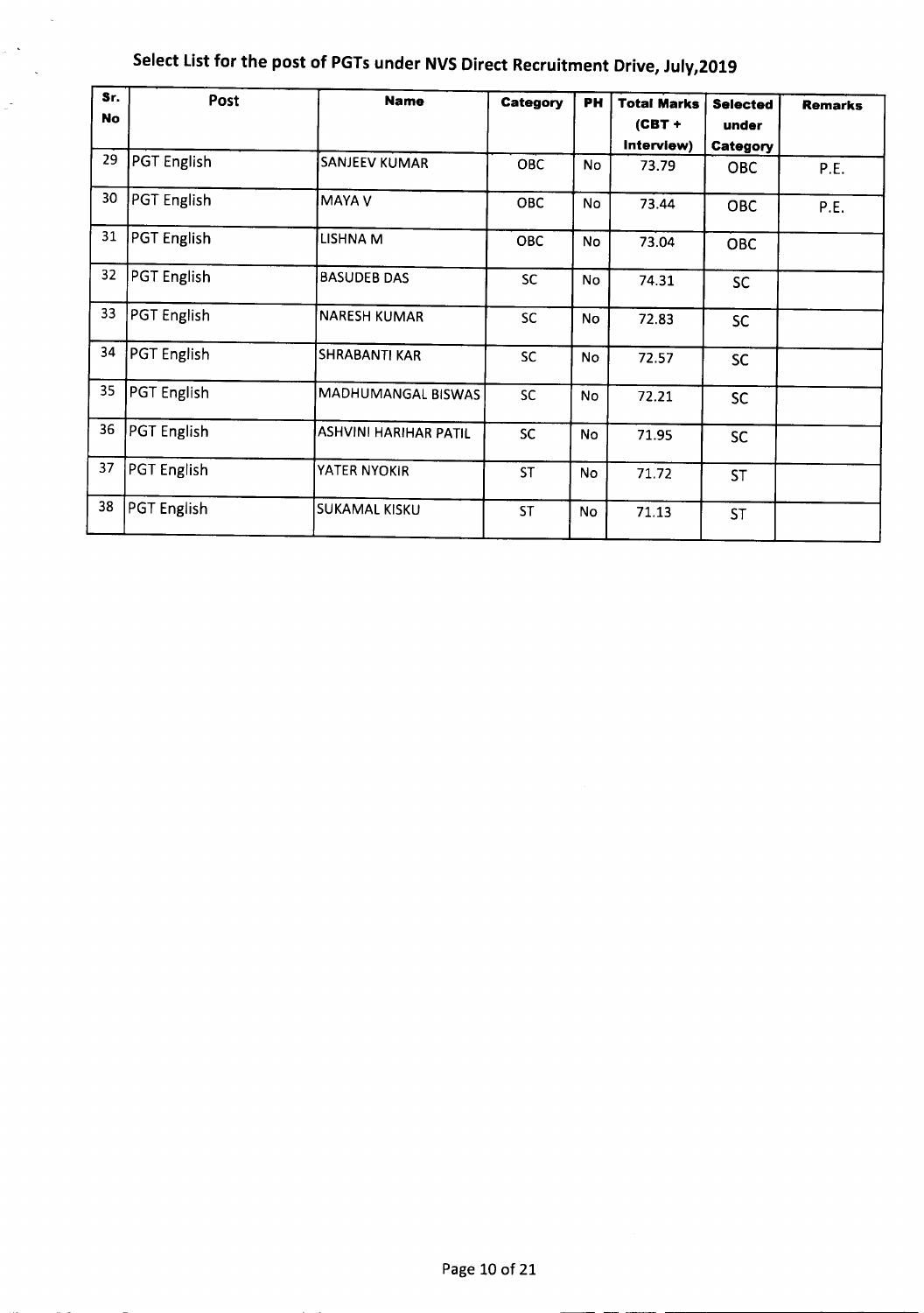$\varphi(\star)$  $\sim$   $\sim$ 

 $\varphi$ 

| Sr.            | Post                 | <b>Name</b>                           | Category          | <b>PH</b>     | <b>Total Marks</b> | <b>Selected</b>         | <b>Remarks</b> |
|----------------|----------------------|---------------------------------------|-------------------|---------------|--------------------|-------------------------|----------------|
| <b>No</b>      |                      |                                       |                   |               | $(CBT +$           | under                   |                |
|                |                      |                                       |                   |               | Interview)         | Category                |                |
| $\mathbf{1}$   | <b>PGT Geography</b> | SAGAR KHETWANI                        | <b>General UR</b> | <b>No</b>     | 70.69              | <b>UR</b>               |                |
| $\overline{2}$ | PGT Geography        | <b>RAJESH DAS</b>                     | <b>General UR</b> | No            | 69.35              | <b>UR</b>               |                |
| 3              | PGT Geography        | <b>AISHWARYA</b>                      | OBC               | <b>No</b>     | 68.02              | <b>UR</b>               |                |
| 4              | PGT Geography        | <b>SUPYAR KALIRAWANA</b>              | OBC               | No            | 67.93              | <b>UR</b>               |                |
| 5              | PGT Geography        | <b>MANISHA</b>                        | <b>General UR</b> | <b>No</b>     | 67.42              | <b>UR</b>               | P.E.           |
| 6              | PGT Geography        | <b>BRISAKETU PANDA</b>                | <b>General UR</b> | No            | 67.05              | <b>UR</b>               | P.E.           |
| $\overline{7}$ | PGT Geography        | <b>ANKIT GUPTA</b>                    | <b>General UR</b> | No            | 66.82              | UR                      |                |
| 8              | PGT Geography        | <b>SACHIN</b>                         | <b>OBC</b>        | No            | 66.65              | <b>UR</b>               | P.E.           |
| 9              | <b>PGT Geography</b> | <b>SWATI PANDEY</b>                   | <b>General UR</b> | No            | 66.59              | <b>UR</b>               |                |
| 10             | PGT Geography        | <b>KETAN JAIN</b>                     | <b>General UR</b> | <b>No</b>     | 66.50              | <b>UR</b>               | P.E.           |
| 11             | PGT Geography        | <b>KHAN MASROOR</b><br><b>HUSSAIN</b> | <b>General UR</b> | <b>No</b>     | 65.73              | <b>UR</b>               | P.E.           |
| 12             | PGT Geography        | PRIYANKA SHARMA                       | <b>EWS</b>        | No.           | 65.57              | <b>UR</b>               |                |
| 13             | PGT Geography        | ARITRA BASAK                          | OBC               | No            | 65.54              | <b>UR</b>               | P.E.           |
| 14             | PGT Geography        | SANDEEP KUMAR<br>PANCHARIA            | General UR        | No            | 65.32              | <b>UR</b>               | P.E.           |
| 15             | PGT Geography        | VINAY KUMAR AWASTHI                   | <b>EWS</b>        | No            | 65.12              | <b>UR</b>               |                |
| 16             | PGT Geography        | PANKAJ BHADU                          | OBC               | No            | 65.09              | <b>UR</b>               |                |
|                | 17   PGT Geography   | <b>ARNAB SINGHA</b>                   | General UR        | No            | 64.85              | UR                      |                |
| 18             | <b>PGT Geography</b> | <b>ROHIT SHARMA</b>                   | EWS               | No            | 64.84              | <b>UR</b>               |                |
| 19             | PGT Geography        | AMARJEET LAMBA                        | <b>General UR</b> | Yes           | 54.15              | UR-PH<br>V <sub>H</sub> |                |
| 20             | PGT Geography        | <b>NEERAJ RANI</b>                    | EWS               | No            | 62.93              | <b>EWS</b>              |                |
| 21             | PGT Geography        | SAPANA SHARMA                         | <b>EWS</b>        | No            | 62.63              | <b>EWS</b>              | P.E.           |
| 22             | PGT Geography        | <b>SONU KUMAR</b>                     | <b>EWS</b>        | No            | 62.12              | <b>EWS</b>              |                |
| 23             | PGT Geography        | <b>VIVEKANAND OJHA</b>                | EWS               | No            | 60.58              | <b>EWS</b>              | P.E.           |
| 24             | PGT Geography        | KULDEEP SINGH KULHARI                 | OBC               | No            | 64.81              | OBC                     |                |
| 25             | PGT Geography        | SHILPA GHOSH                          | OBC               | No            | 64.71              | <b>OBC</b>              | P.E.           |
| 26             | PGT Geography        | RAGHUVEER SINGH                       | OBC               | <b>No</b>     | 64.55              | OBC                     |                |
| 27             | PGT Geography        | <b>INDERPAL</b>                       | OBC               | No            | 64.51              | OBC                     | P.E.           |
| 28             | PGT Geography        | <b>BRIJ BHUSHAN VAISHNAV</b>          | OBC               | $\mathsf{No}$ | 64.19              | OBC                     |                |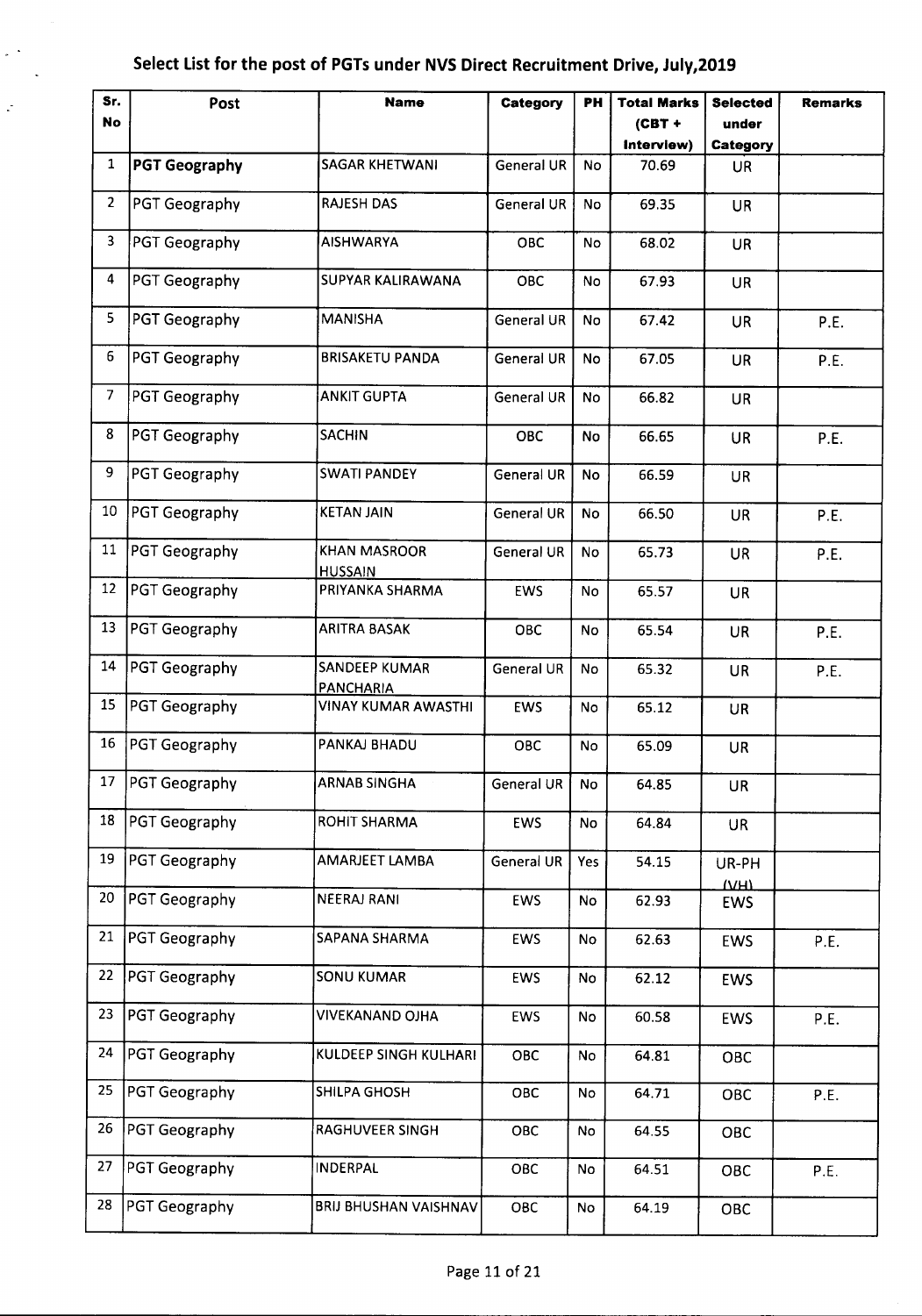$\bar{\mathcal{A}}$ 

 $\bar{\mathcal{L}}$  $\mathcal{L}$ 

 $\ddot{\phantom{a}}$ 

| Sr.<br><b>No</b> | Post                 | <b>Name</b>                              | Category   | PH        | <b>Total Marks</b><br>$(CBT +$ | <b>Selected</b><br>under | <b>Remarks</b> |
|------------------|----------------------|------------------------------------------|------------|-----------|--------------------------------|--------------------------|----------------|
|                  |                      |                                          |            |           | Interview)                     | Category                 |                |
| 29               | <b>PGT Geography</b> | <b>MANGAL SINGH</b>                      | OBC        | <b>No</b> | 64.11                          | <b>OBC</b>               |                |
| 30               | PGT Geography        | HIMANGSHU SEN                            | <b>OBC</b> | <b>No</b> | 63.72                          | <b>OBC</b>               |                |
| 31               | PGT Geography        | <b>DALIP SINGH</b>                       | OBC        | No        | 63.50                          | OBC                      |                |
| 32               | PGT Geography        | <b>CHANDRA KANT SINGH</b><br>YADAV       | OBC        | <b>No</b> | 63.43                          | <b>OBC</b>               | P.E.           |
| 33               | <b>PGT Geography</b> | <b>BANWARI LAL DUDI</b>                  | <b>OBC</b> | <b>No</b> | 63.32                          | <b>OBC</b>               | P.E.           |
| 34               | <b>PGT Geography</b> | ASHFAQ AHMAD                             | <b>OBC</b> | Yes       | 61.69                          | OBC-PH<br>(MH)           | P.E.           |
| 35               | <b>PGT Geography</b> | <b>KONJENGBAM GANDHI</b><br><b>SINGH</b> | <b>SC</b>  | <b>No</b> | 66.62                          | <b>SC</b>                |                |
| 36               | PGT Geography        | DR. DASHRATH KUMAR<br><b>BUTOLIA</b>     | <b>SC</b>  | <b>No</b> | 63.81                          | <b>SC</b>                | P.E.           |
| 37               | PGT Geography        | <b>REENA BHARTI</b>                      | <b>SC</b>  | <b>No</b> | 62.51                          | <b>SC</b>                | P.E.           |
| 38               | <b>PGT Geography</b> | <b>SANJAY KUMAR</b>                      | SC         | No        | 61.22                          | <b>SC</b>                |                |
| 39               | PGT Geography        | PANKAJ KUMAR                             | <b>SC</b>  | No        | 60.70                          | <b>SC</b>                |                |
| 40               | PGT Geography        | <b>ASHISH KUMAR</b>                      | SC         | No        | 60.10                          | <b>SC</b>                | P.E.           |
| 41               | <b>PGT Geography</b> | <b>GUGULOTH PRABHAKAR</b>                | <b>ST</b>  | <b>No</b> | 63.78                          | <b>ST</b>                |                |
| 42               | PGT Geography        | RAM CHARAN MEENA                         | <b>ST</b>  | <b>No</b> | 61.98                          | <b>ST</b>                | P.E.           |
| 43               | PGT Geography        | POORAN MAL MEENA                         | <b>ST</b>  | No        | 55.20                          | <b>ST</b>                | P.E.           |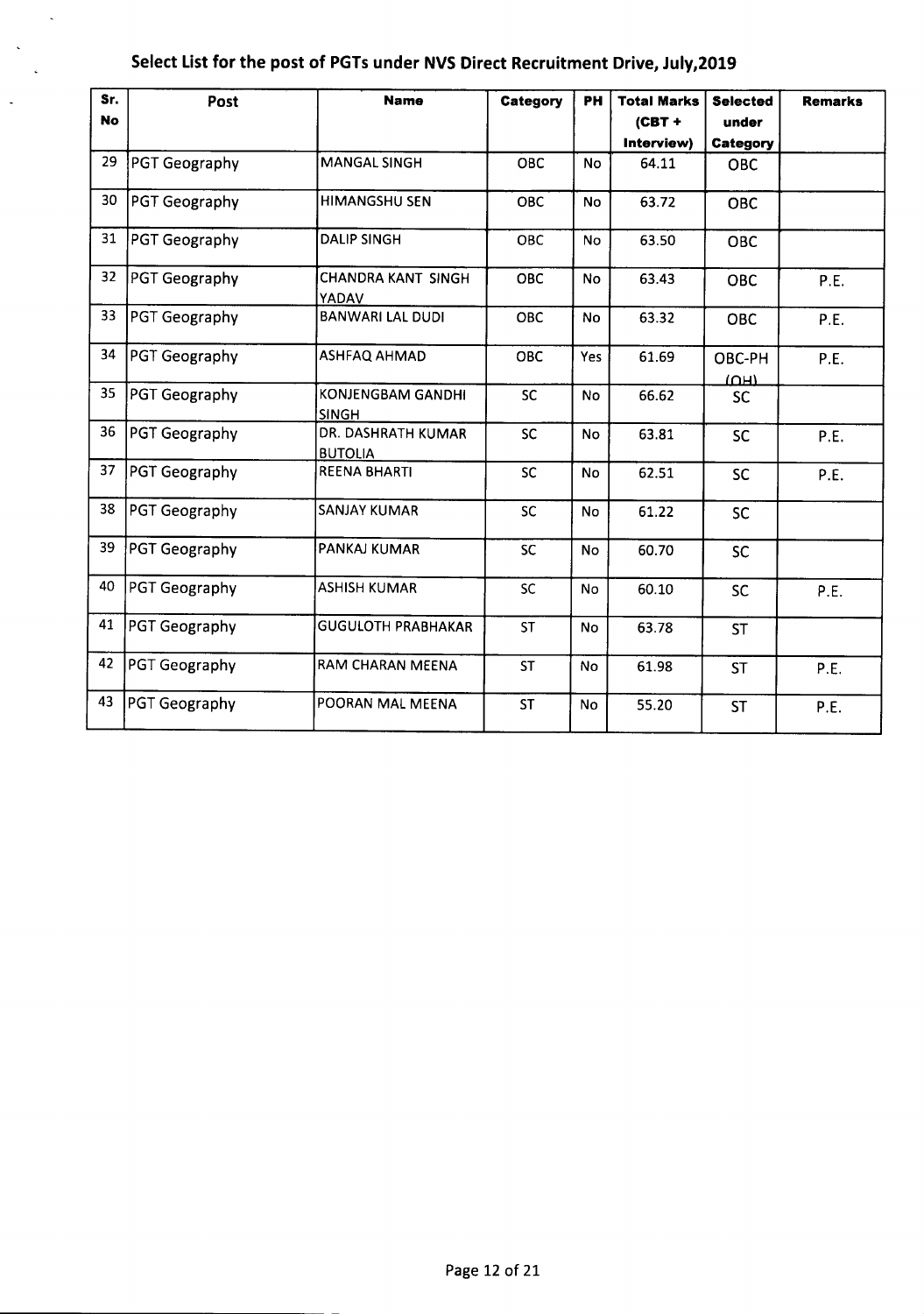$\bar{\mathcal{A}}$ 

 $\mathbb{R}^{\mathbb{Z}_2}$  $\sim$ 

| Sr.            | Post             | <b>Name</b>                           | Category         | PН            | <b>Total Marks</b> | <b>Selected</b>     | <b>Remarks</b> |
|----------------|------------------|---------------------------------------|------------------|---------------|--------------------|---------------------|----------------|
| No             |                  |                                       |                  |               | $(CBT +$           | under               |                |
|                |                  |                                       |                  |               | Interview)         | Category            |                |
| 1              | <b>PGT Hindi</b> | <b>SONAM SINGH</b>                    | General UR       | No            | 86.19              | <b>UR</b>           |                |
| $\overline{2}$ | PGT Hindi        | SATYENDRA RAY                         | General UR       | No            | 83.45              | <b>UR</b>           |                |
| 3              | PGT Hindi        | <b>JUHI RAI</b>                       | EWS              | No            | 83.38              | <b>UR</b>           |                |
| 4              | PGT Hindi        | RAJESH KUMAWAT                        | OBC              | No            | 82.57              | <b>UR</b>           |                |
| 5              | PGT Hindi        | <b>MAINAZ BEE</b>                     | <b>OBC</b>       | No            | 82.29              | UR                  |                |
| 6              | PGT Hindi        | KANHAIYA LAL YADAV                    | OBC              | <b>No</b>     | 81.77              | <b>UR</b>           | P.E.           |
| $\overline{7}$ | PGT Hindi        | <b>MUKESH KUMAR</b>                   | ОВС              | <b>No</b>     | 80.43              | UR                  |                |
| 8              | PGT Hindi        | BEENA KUMARI SAINI                    | OBC              | No            | 79.48              | <b>UR</b>           | P.E.           |
| 9              | PGT Hindi        | YOGESH PRATAP SINGH                   | General UR       | No            | 79.11              | <b>UR</b>           |                |
| 10             | PGT Hindi        | <b>BHANWAR LAL DHOBI</b>              | <b>SC</b>        | No            | 79.08              | <b>UR</b>           |                |
| 11             | PGT Hindi        | MUKESH KUMAR YOGI                     | OBC              | <b>No</b>     | 79.07              | <b>UR</b>           |                |
| 12             | PGT Hindi        | RAKESH KUMAR SHARMA                   | EWS              | <b>No</b>     | 78.95              | <b>UR</b>           |                |
| 13             | PGT Hindi        | SATYENDRA KUMAR                       | <b>OBC</b>       | No            | 78.82              | <b>UR</b>           |                |
| 14             | PGT Hindi        | <b>MAMTA RAJPUROHIT</b>               | General UR       | No            | 78.82              | <b>UR</b>           |                |
| 15             | PGT Hindi        | <b>NEELAM VERMA</b>                   | <b>OBC</b>       | No            | 78.55              | <b>UR</b>           |                |
| 16             | PGT Hindi        | <b>NAYANA</b>                         | <b>OBC</b>       | <b>No</b>     | 78.43              | <b>UR</b>           |                |
| 17             | <b>PGT Hindi</b> | <b>NISHA GUPTA</b>                    | General UR   Yes |               | 72.91              | UR-PH<br>תטוד       |                |
| 18             | PGT Hindi        | SALIL KUMAR TIWARI                    | General UR       | Yes           | 71.98              | UR-PH               |                |
| 19             | PGT Hindi        | KUMUD SINGH                           | EWS              | No            | 78.28              | <b>TANTI</b><br>EWS |                |
| 20             | PGT Hindi        | NISHI SHRIVASTWA                      | EWS              | No            | 76.67              | <b>EWS</b>          |                |
| 21             | PGT Hindi        | <b>MADAN MOHAN</b><br><b>UPADHYAY</b> | <b>EWS</b>       | $\mathsf{No}$ | 75.72              | <b>EWS</b>          |                |
| 22             | PGT Hindi        | <b>KAMLESH MALI</b>                   | OBC              | No            | 79.48              | OBC                 | P.E.           |
| 23             | PGT Hindi        | <b>BHAWANA</b>                        | OBC              | No            | 77.60              | OBC                 |                |
| 24             | PGT Hindi        | ANTIMA YADAV                          | OBC              | No            | 77.47              | OBC                 | P.E.           |
| 25             | PGT Hindi        | SARITA YADAV                          | OBC              | No            | 77.21              | OBC                 |                |
| 26             | PGT Hindi        | JITENDRA KUMAR                        | OBC              | No            | 77.06              | OBC                 |                |
| 27             | PGT Hindi        | <b>SACHIN KUMAR</b>                   | OBC              | No            | 76.40              | <b>OBC</b>          |                |
| 28             | PGT Hindi        | AKANKSHA CHARAN                       | OBC              | No            | 76.13              | OBC                 |                |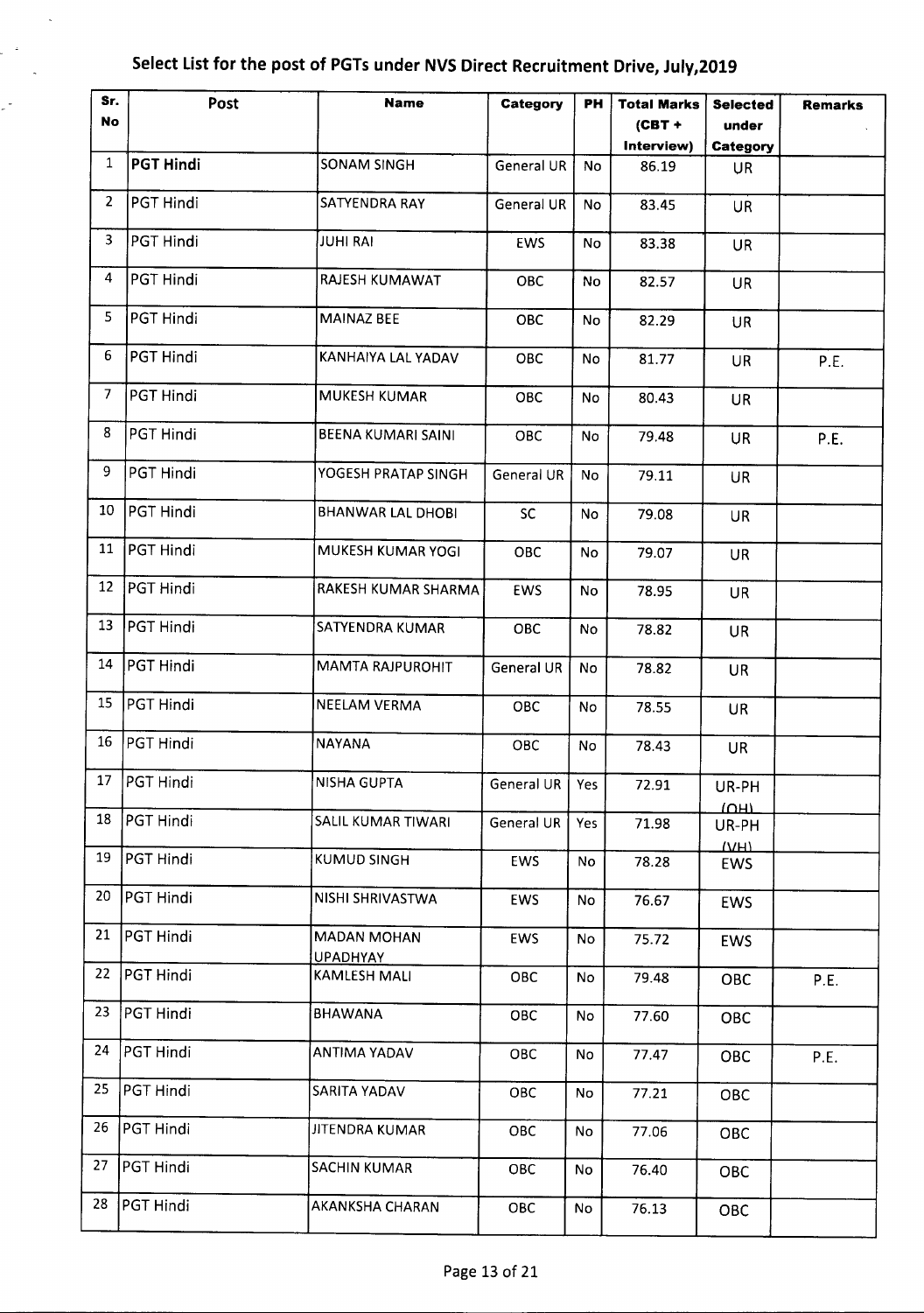| Sr.       | Post      | <b>Name</b>            |            |           |                    |                 |                |
|-----------|-----------|------------------------|------------|-----------|--------------------|-----------------|----------------|
| <b>No</b> |           |                        | Category   | PH        | <b>Total Marks</b> | <b>Selected</b> | <b>Remarks</b> |
|           |           |                        |            |           | $(CBT +$           | under           |                |
|           |           |                        |            |           | Interview)         | Category        |                |
| 29        | PGT Hindi | <b>SWETA KUMARI</b>    | <b>OBC</b> | No        | 75.89              | <b>OBC</b>      | P.E.           |
| 30        | PGT Hindi | <b>GOVIND DAN</b>      | <b>OBC</b> | <b>No</b> | 75.06              | <b>OBC</b>      |                |
| 31        | PGT Hindi | <b>NEERU CHAUDHARY</b> | OBC        | No        | 74.67              | <b>OBC</b>      |                |
| 32        | PGT Hindi | PINKI                  | <b>SC</b>  | No        | 75.06              | <b>SC</b>       |                |
| 33        | PGT Hindi | <b>NAMITA RAJAK</b>    | <b>SC</b>  | <b>No</b> | 74.04              | <b>SC</b>       |                |
| 34        | PGT Hindi | <b>SHRI DEVI</b>       | <b>SC</b>  | <b>No</b> | 73.78              | <b>SC</b>       |                |
| 35        | PGT Hindi | <b>MOMTA RAM</b>       | <b>SC</b>  | <b>No</b> | 73.06              | <b>SC</b>       |                |
| 36        | PGT Hindi | LALIT SINGH RAWAL      | <b>SC</b>  | <b>No</b> | 72.67              | <b>SC</b>       |                |
| 37        | PGT Hindi | <b>SUMAN MEENA</b>     | <b>ST</b>  | No        | 74.88              | <b>ST</b>       |                |
| 38        | PGT Hindi | <b>BEENA MEENA</b>     | <b>ST</b>  | No        | 68.39              | <b>ST</b>       |                |

 $\ddot{\phantom{a}}$ 

 $\langle \bullet \rangle$  $\ddot{\phantom{a}}$ 

 $\overline{\phantom{a}}$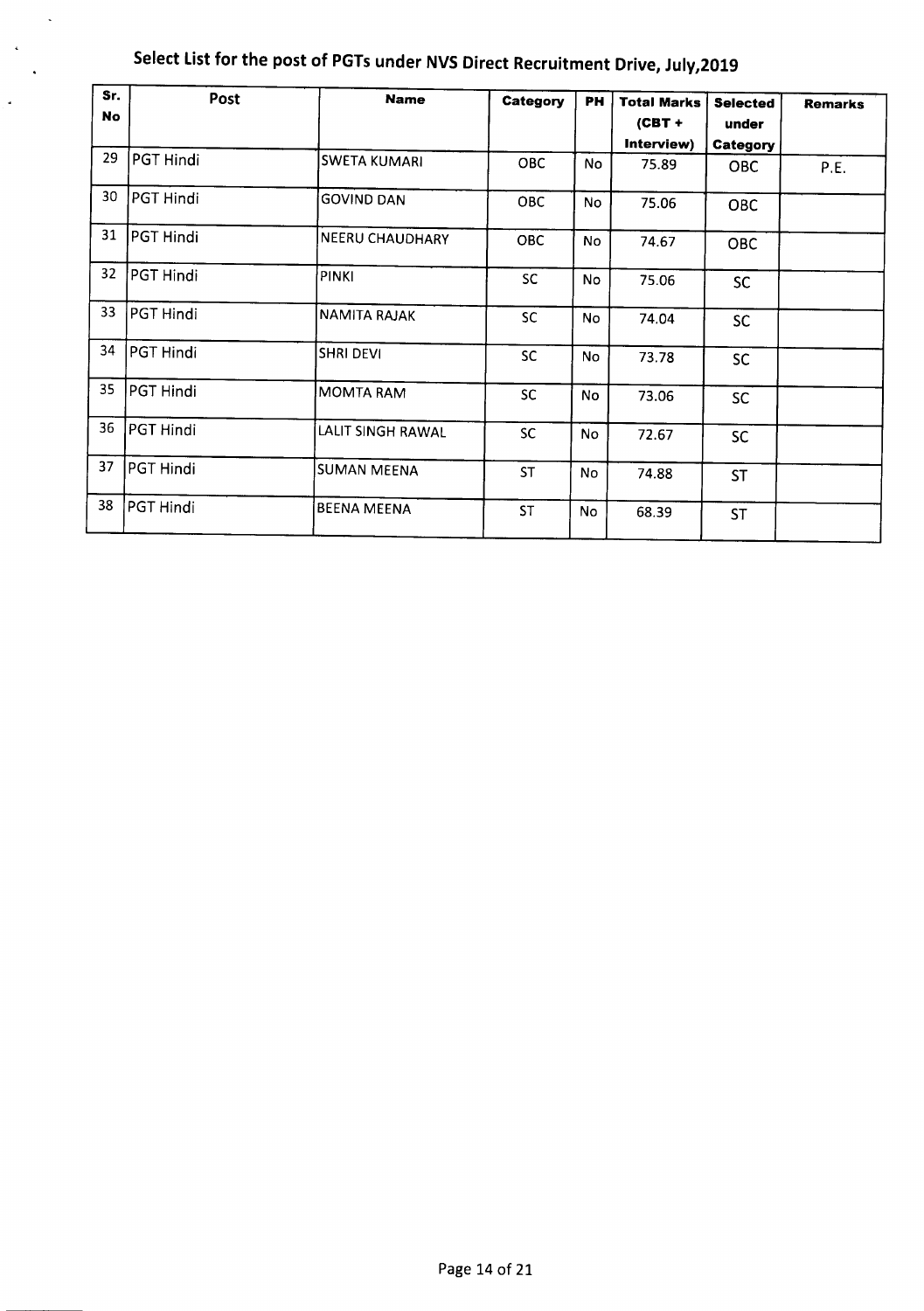$\ddot{\phantom{1}}$ 

 $\sim$   $^{\circ}$ 

 $\ddot{\cdot}$ 

|                 |                    |                                                 |                   | PH        | <b>Total Marks</b> | <b>Selected</b>      | <b>Remarks</b> |
|-----------------|--------------------|-------------------------------------------------|-------------------|-----------|--------------------|----------------------|----------------|
| Sr.             | Post               | <b>Name</b>                                     | Category          |           | $(CBT +$           | under                |                |
| <b>No</b>       |                    |                                                 |                   |           |                    |                      |                |
|                 |                    |                                                 |                   |           | Interview)         | Category             |                |
| $\mathbf{1}$    | <b>PGT History</b> | PREM SINGH                                      | OBC               | No        | 72.75              | <b>UR</b>            | P.E.           |
| $\overline{2}$  | <b>PGT History</b> | <b>RAMESH SEERVI</b>                            | <b>OBC</b>        | No        | 71.99              | <b>UR</b>            | P.E.           |
| $\overline{3}$  | <b>PGT History</b> | <b>MRITUNJAY KUMAR</b>                          | <b>OBC</b>        | No        | 70.95              | <b>UR</b>            |                |
| $\overline{4}$  | PGT History        | <b>DOOD SINGH</b>                               | <b>OBC</b>        | <b>No</b> | 70.19              | <b>UR</b>            |                |
| 5               | PGT History        | <b>SHANKAR LAL GURJAR</b>                       | <b>OBC</b>        | No        | 70.01              | <b>UR</b>            |                |
| 6               | PGT History        | <b>NITIN PRAKASH</b>                            | <b>General UR</b> | No        | 69.79              | UR.                  |                |
|                 |                    | BHARDWAJ<br>AMBILDUKE KAILAS                    | <b>OBC</b>        | <b>No</b> | 69.70              | <b>UR</b>            | P.E.           |
| 7               | PGT History        | <b>RAMCHANDRA</b>                               |                   |           |                    |                      |                |
| 8               | <b>PGT History</b> | SHUBHANKAR KUMAR                                | General UR        | No        | 69.41              | <b>UR</b>            |                |
| 9               | <b>PGT History</b> | <b>PAWAN KUMAR</b>                              | OBC               | <b>No</b> | 69.34              | UR                   |                |
| 10              | <b>PGT History</b> | SANDEEP GOEL                                    | General UR        | <b>No</b> | 69.24              | <b>UR</b>            | P.E.           |
| 11              | PGT History        | NEERU KUMARI                                    | <b>OBC</b>        | No.       | 69.21              | <b>UR</b>            | P.E.           |
| 12 <sup>2</sup> | <b>PGT History</b> | <b>KAPIL KUMAR</b>                              | <b>EWS</b>        | <b>No</b> | 69.10              | <b>UR</b>            | P.E.           |
| 13              | <b>PGT History</b> | <b>SUSHILA</b>                                  | OBC               | No        | 68.99              | <b>UR</b>            |                |
| 14              | <b>PGT History</b> | ANAND KUMAR PANDEY                              | General UR        | No        | 68.95              | <b>UR</b>            | P.E.           |
| 15              | <b>PGT History</b> | TUSHAR GUPTA                                    | <b>OBC</b>        | No        | 68.85              | <b>UR</b>            | P.E.           |
| 16              | <b>PGT History</b> | <b>OMENDER SINGH</b><br><b>CHARAN</b>           | OBC               | <b>No</b> | 68.71              | <b>UR</b>            |                |
| 17              | <b>PGT History</b> | $\,$ RAVI SHANKAR TRIPATHI $\,$ General UR $\,$ |                   | <b>No</b> | 68.60              | UR                   |                |
| 18              | PGT History        | ANUP KUMAR SINGH                                | General UR        | No        | 68.50              | <b>UR</b>            | P.E.           |
| 19              | <b>PGT History</b> | HAJARI PRASAD YADAV                             | OBC               | No        | 68.46              | <b>UR</b>            |                |
| 20              | PGT History        | SANJAY SINGH NEGI                               | General UR        | No        | 68.45              | <b>UR</b>            |                |
| 21              | PGT History        | MAHIPAL SINGH GODARA                            | OBC               | No        | 68.44              | <b>UR</b>            | P.E.           |
| 22              | <b>PGT History</b> | <b>SUMANT KUMAR</b>                             | General UR        | Yes       | 62.67              | UR-PH<br>(MH)        |                |
| 23              | <b>PGT History</b> | ARUN KUMAR MISHRA                               | General UR        | Yes       | 60.65              | UR-PH<br><u>тонт</u> | P.E.           |
| 24              | <b>PGT History</b> | MALARAM                                         | EWS               | No        | 66.71              | <b>EWS</b>           |                |
| 25              | <b>PGT History</b> | RAJAT DIXIT                                     | EWS               | No        | 65.41              | <b>EWS</b>           |                |
| 26              | <b>PGT History</b> | SHIVAM SINGH                                    | <b>EWS</b>        | No        | 64.32              | <b>EWS</b>           | P.E.           |
| 27              | PGT History        | <b>AKHILESH KUMAR</b>                           | OBC               | No        | 68.40              | <b>OBC</b>           | P.E.           |
| 28              | PGT History        | <b>NIRANJAN</b><br>SURENDRA KUMAR               | OBC               | No        | 67.99              | <b>OBC</b>           | P.E.           |
|                 |                    | <b>GUPTA</b>                                    |                   |           |                    |                      |                |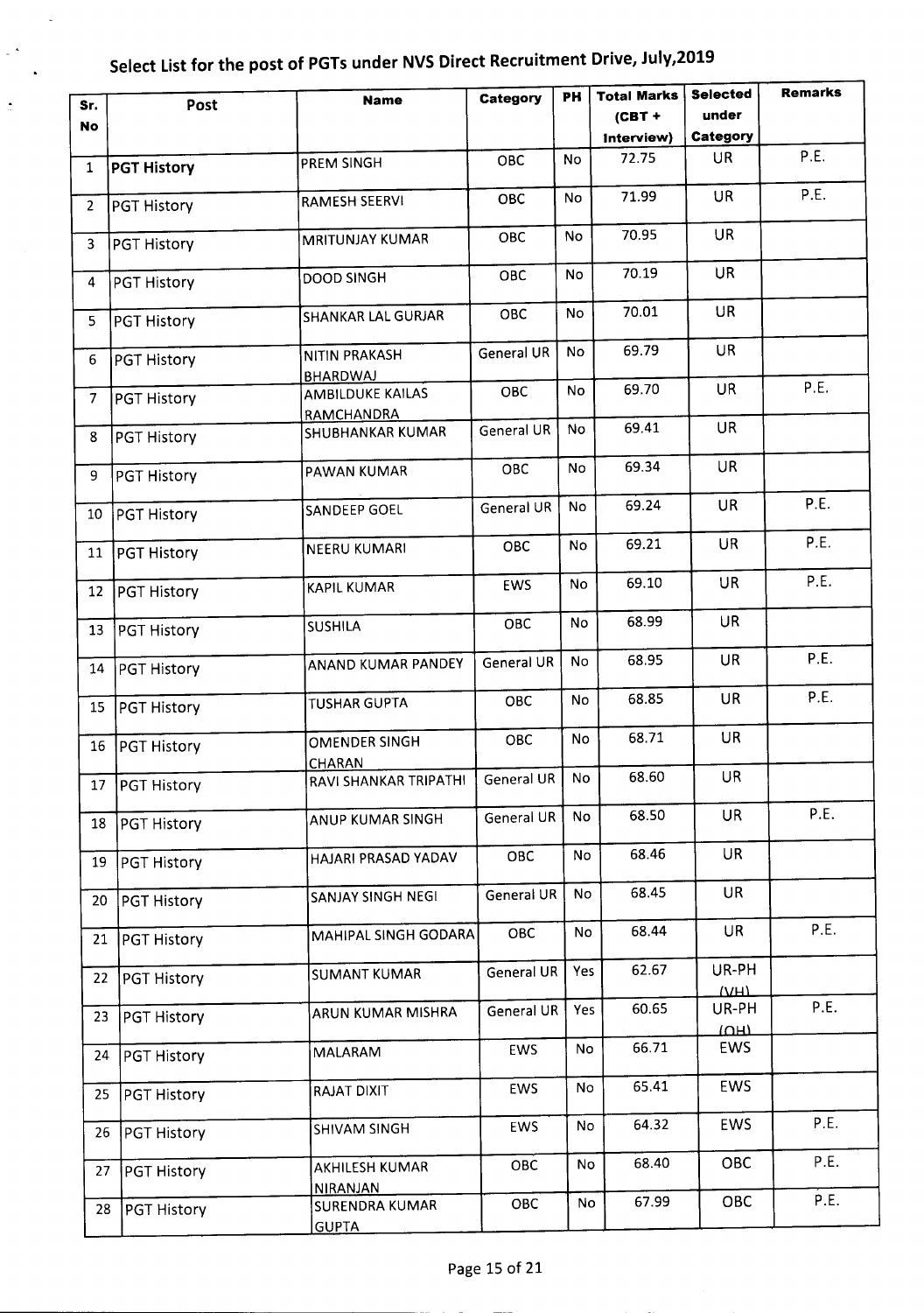$\ddot{\phantom{a}}$ 

 $\hat{\mathbb{D}}$ 

| Sr.       | Post               | <b>Name</b>                           | Category   | PH        | <b>Total Marks</b> | <b>Selected</b> | <b>Remarks</b> |
|-----------|--------------------|---------------------------------------|------------|-----------|--------------------|-----------------|----------------|
| <b>No</b> |                    |                                       |            |           | $(CBT +$           | under           |                |
|           |                    |                                       |            |           | Interview)         | Category        |                |
| 29        | <b>PGT History</b> | SANDEEP KUMAR GUPTA                   | <b>OBC</b> | No        | 67.60              | <b>OBC</b>      | P.E.           |
| 30        | <b>PGT History</b> | SANDEEP KUMAR PATEL                   | OBC        | No        | 67.56              | <b>OBC</b>      | P.E.           |
| 31        | PGT History        | VIDYANAND YADAV                       | OBC        | <b>No</b> | 67.15              | <b>OBC</b>      | P.E.           |
| 32        | PGT History        | MUKESH KUMAR DAGAR                    | <b>OBC</b> | No        | 67.15              | <b>OBC</b>      |                |
| 33        | <b>PGT History</b> | <b>GAJRAJ KHATI</b>                   | <b>OBC</b> | <b>No</b> | 66.86              | <b>OBC</b>      |                |
| 34        | <b>PGT History</b> | <b>MOHAN LAL</b>                      | <b>OBC</b> | No        | 66.81              | <b>OBC</b>      | P.E.           |
| 35        | <b>PGT History</b> | <b>SUMAN BANA</b>                     | OBC        | No        | 66.16              | <b>OBC</b>      | P.E.           |
| 36        | <b>PGT History</b> | RAM SWAROOP YADAV                     | <b>OBC</b> | No        | 65.60              | <b>OBC</b>      | P.E.           |
| 37        | <b>PGT History</b> | JAGADISH LAL                          | OBC        | No        | 64.86              | <b>OBC</b>      | P.E.           |
| 38        | <b>PGT History</b> | <b>BALRAJ SINGH</b>                   | <b>OBC</b> | No.       | 64.70              | <b>OBC</b>      | P.E.           |
| 39        | <b>PGT History</b> | RAM PRASAD KHATI                      | OBC        | Yes       | 62.01              | OBC-PH<br>וחטו  | P.E.           |
| 40        | PGT History        | ASHOK KUMAR ATAL                      | <b>SC</b>  | <b>No</b> | 67.21              | <b>SC</b>       |                |
| 41        | <b>PGT History</b> | <b>RAMTEKE VITUL</b>                  | <b>SC</b>  | No        | 66.22              | <b>SC</b>       |                |
| 42        | <b>PGT History</b> | <b>GOPICHAND</b><br><b>ARUN KUMAR</b> | <b>SC</b>  | <b>No</b> | 66.11              | <b>SC</b>       | P.E.           |
| 43        | PGT History        | MAHESH DANYA                          | <b>SC</b>  | <b>No</b> | 64.05              | <b>SC</b>       |                |
| 44        | <b>PGT History</b> | AMBEDKAR BUNDELA                      | <b>SC</b>  | No        | 63.86              | <b>SC</b>       |                |
|           | 45   PGT History   | <b>SUJEET KUMAR</b>                   | <b>SC</b>  | No        | 63.31              | <b>SC</b>       | P.E.           |
| 46        | <b>PGT History</b> | <b>HEMA RAM</b>                       | SC         | No        | 63.21              | <b>SC</b>       |                |
| 47        | PGT History        | KAMLESH MEENA                         | <b>ST</b>  | No        | 68.25              | <b>ST</b>       | P.E.           |
| 48        | <b>PGT History</b> | KUNJI LAL MEENA                       | <b>ST</b>  | No        | 68.06              | <b>ST</b>       |                |
| 49        | PGT History        | <b>SEEMA MEENA</b>                    | <b>ST</b>  | No        | 62.17              | ST              | P.E.           |
|           |                    |                                       |            |           |                    |                 |                |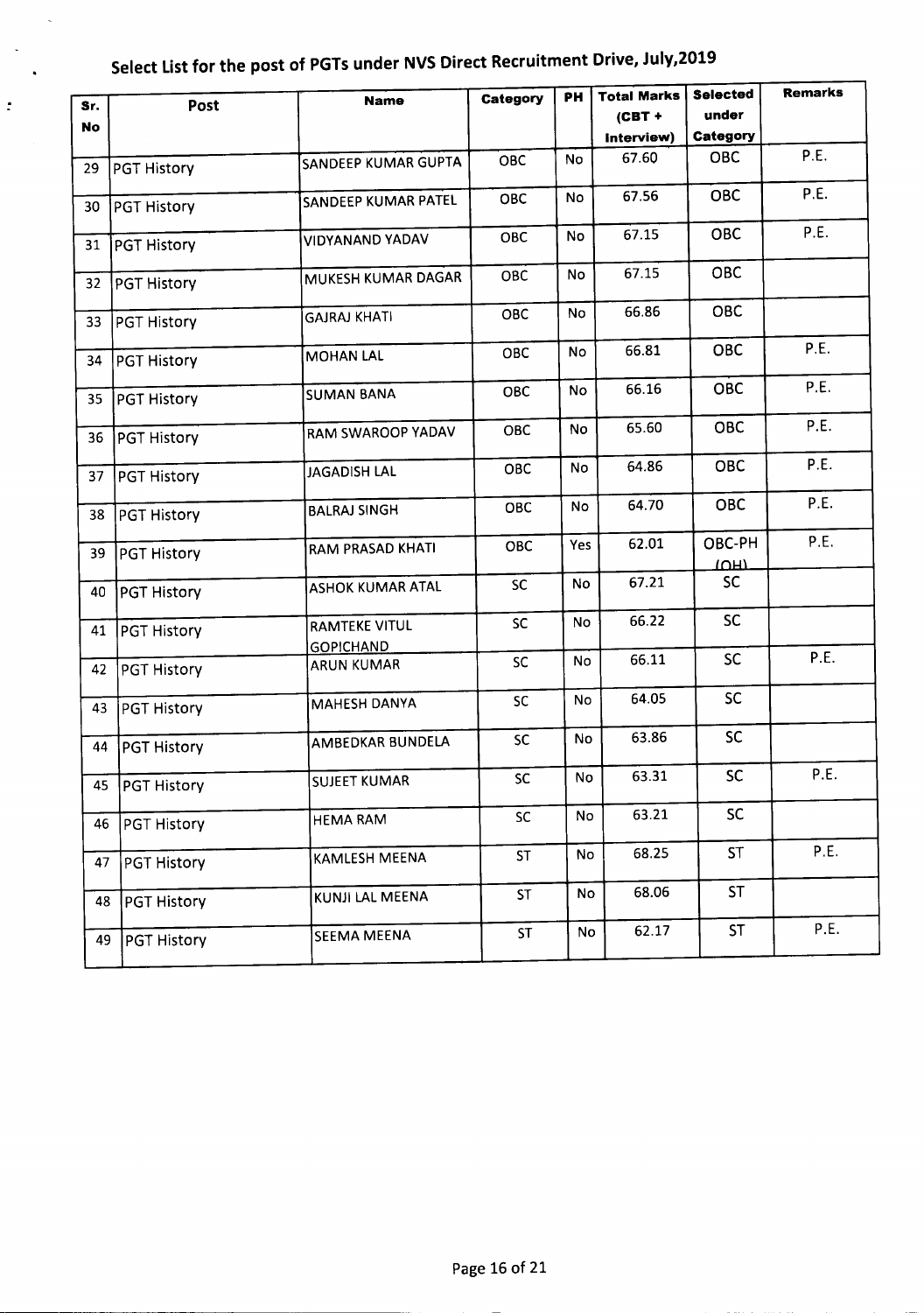l,

 $\blacksquare$ 

| Sr.            | Post             | <b>Name</b>                            | Category        | <b>PH</b> | <b>Total Marks</b> | <b>Selected</b> | <b>Remarks</b> |
|----------------|------------------|----------------------------------------|-----------------|-----------|--------------------|-----------------|----------------|
| No.            |                  |                                        |                 |           | $(CBT +$           | under           |                |
|                |                  |                                        |                 |           | Interview)         | Category        |                |
| $\mathbf{1}$   | <b>PGT Maths</b> | <b>NIDHI GUPTA</b>                     | General UR      | No        | 83.35              | <b>UR</b>       |                |
| $\overline{2}$ | <b>PGT Maths</b> | JAI PRAKASH SHUKLA                     | General UR      | No        | 81.71              | <b>UR</b>       |                |
| 3              | PGT Maths        | <b>JITENDER KUMAR</b><br><b>SHARMA</b> | General UR      | <b>No</b> | 81.02              | <b>UR</b>       |                |
| 4              | PGT Maths        | <b>VIPIN GARG</b>                      | General UR      | No        | 80.72              | <b>UR</b>       |                |
| 5              | PGT Maths        | <b>GANESH CHOUDHARY</b>                | <b>OBC</b>      | No        | 80.10              | <b>UR</b>       |                |
| 6              | <b>PGT Maths</b> | <b>RAMANDEEP KOUR</b>                  | <b>OBC</b>      | <b>No</b> | 80.08              | <b>UR</b>       |                |
| $\mathcal{I}$  | <b>PGT Maths</b> | POOJA CHAUHAN                          | General UR      | No        | 79.74              | <b>UR</b>       |                |
| 8              | <b>PGT Maths</b> | PANKAJ KUMAR                           | EWS             | No        | 79.70              | UR.             |                |
| 9              | PGT Maths        | NIRAJ KUMAR SAHU                       | General UR      | No        | 79.66              | UR.             |                |
| 10             | <b>PGT Maths</b> | RAHUL CHAUDHURY                        | General UR      | <b>No</b> | 79.64              | <b>UR</b>       |                |
| 11             | PGT Maths        | <b>DEEPAK KUMAR</b>                    | General UR      | No.       | 78.94              | <b>UR</b>       |                |
| 12             | <b>PGT Maths</b> | <b>ASHUTOSH SINGH</b><br><u>TIWARI</u> | General UR      | <b>No</b> | 78.78              | <b>UR</b>       |                |
| 13             | PGT Maths        | <b>DIVYA CHOPRA</b>                    | <b>OBC</b>      | No.       | 78.70              | <b>UR</b>       |                |
| 14             | <b>PGT Maths</b> | ANKUR KHANDELWAL                       | General UR      | No.       | 78.56              | <b>UR</b>       |                |
| 15             | PGT Maths        | <b>MADHURI</b>                         | EWS             | N٥        | 78.40              | <b>UR</b>       |                |
| 16             | PGT Maths        | JAYANTA SENAPATI                       | General UR      | No        | 78.40              | <b>UR</b>       |                |
|                | 17   PGT Maths   | SHOBHIT SRIVASTAVA                     | General UR   No |           | 77.94              | UR              |                |
| 18             | <b>PGT Maths</b> | LAKSHMAN                               | EWS             | No        | 77.78              | <b>UR</b>       |                |
| 19             | PGT Maths        | PUNDARIKAKSH DEV<br>PATHAK             | General UR      | No.       | 77.78              | <b>UR</b>       |                |
| 20             | <b>PGT Maths</b> | SAHIL JAIN                             | General UR      | No        | 77.26              | <b>UR</b>       |                |
| 21             | PGT Maths        | YOGESH DADHICH                         | General UR      | No.       | 77.26              | <b>UR</b>       |                |
| 22             | <b>PGT Maths</b> | DILLIP KUMAR DUTTA                     | General UR      | Yes       | 75.50              | UR-PH<br>ाणमा   |                |
| 23             | <b>PGT Maths</b> | <b>RAFSON JONI</b>                     | General UR      | Yes       | 68.72              | UR-PH<br>$V$ H) |                |
| 24             | <b>PGT Maths</b> | <b>GURWINDER KAUR</b>                  | General UR      | Yes       | 65.53              | UR-PH<br>MHL    | P.E.           |
| 25             | <b>PGT Maths</b> | SANJU                                  | <b>EWS</b>      | No        | 77.18              | <b>EWS</b>      |                |
| 26             | PGT Maths        | <b>JAGDEV</b>                          | EWS             | No        | 76.94              | <b>EWS</b>      |                |
| 27             | PGT Maths        | PARMOD KUMAR                           | EWS             | No        | 76.72              | <b>EWS</b>      |                |
| 28             | PGT Maths        | <b>DIKSHA RANI</b>                     | <b>EWS</b>      | No        | 75.72              | <b>EWS</b>      |                |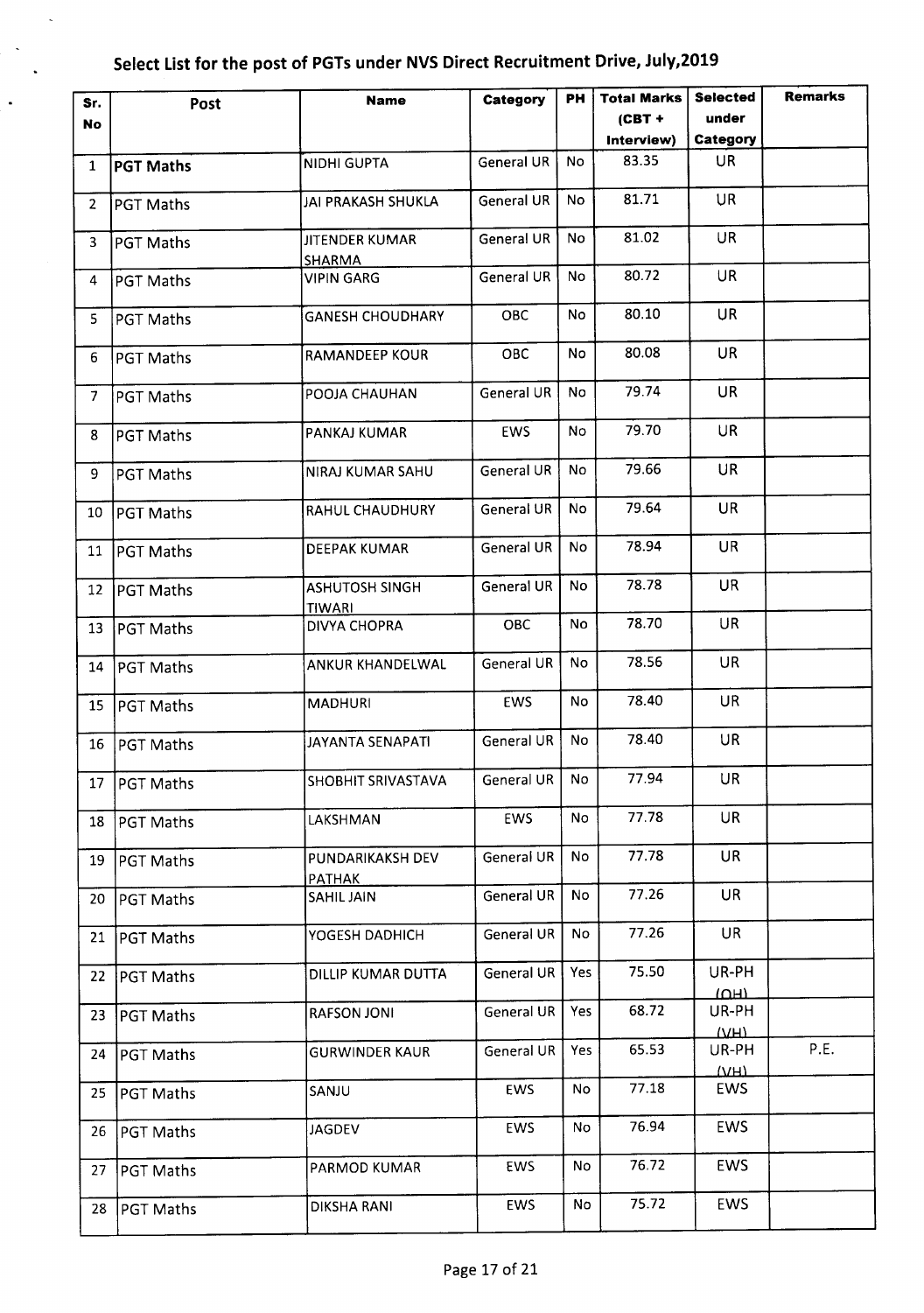$\ddot{\phantom{0}}$ 

j.

 $\ddot{\phantom{a}}$ 

| Sr. | Post             | <b>Name</b>                        | Category   | PН  | <b>Total Marks</b> | <b>Selected</b> | <b>Remarks</b> |
|-----|------------------|------------------------------------|------------|-----|--------------------|-----------------|----------------|
| No  |                  |                                    |            |     | $(CBT +$           | under           |                |
|     |                  |                                    |            |     | Interview)         | Category        |                |
| 29  | <b>PGT Maths</b> | <b>SATYAM MISRA</b>                | <b>EWS</b> | No  | 75.08              | <b>EWS</b>      |                |
| 30. | PGT Maths        | <b>JUGANU SONI</b>                 | <b>OBC</b> | No  | 77.24              | OBC             | P.E.           |
| 31  | PGT Maths        | RUPA RAM KANSANIYA                 | <b>OBC</b> | No  | 77.04              | OBC             |                |
| 32  | PGT Maths        | <b>GURJEET SINGH</b>               | OBC        | No  | 77.04              | OBC             |                |
| 33  | PGT Maths        | <b>SUNY MOHAN</b>                  | <b>OBC</b> | No  | 76.82              | <b>OBC</b>      | P.E.           |
| 34  | PGT Maths        | <b>SANDEEP KUMAR</b>               | <b>OBC</b> | No  | 76.24              | <b>OBC</b>      |                |
| 35  | PGT Maths        | RAMJEET CHAUDHARY                  | OBC        | No  | 76.24              | <b>OBC</b>      |                |
| 36  | PGT Maths        | POOJA SINGH                        | ОВС        | No  | 75.94              | OBC             |                |
| 37  | PGT Maths        | DEVENDRA KUMAR<br><b>MALVIYA</b>   | OBC        | No  | 75.56              | <b>OBC</b>      |                |
| 38  | PGT Maths        | SWATI YADAV                        | OBC        | No  | 75.52              | OBC             | P.E.           |
| 39  | <b>PGT Maths</b> | <b>KRISHAN KUMAR</b>               | OBC        | No  | 75.18              | <b>OBC</b>      | P.E.           |
| 40  | <b>PGT Maths</b> | <b>PRADEEP KUMAR</b>               | <b>OBC</b> | No. | 74.82              | <b>OBC</b>      |                |
| 41  | <b>PGT Maths</b> | JAYANTA MONDAL                     | <b>OBC</b> | No  | 74.78              | <b>OBC</b>      |                |
| 42  | <b>PGT Maths</b> | <b>HEMLATA</b>                     | OBC        | No  | 74.58              | <b>OBC</b>      | P.E.           |
| 43  | <b>PGT Maths</b> | HUIDROM JOYCHANDRA<br><b>SINGH</b> | <b>OBC</b> | No  | 74.56              | OBC             |                |
| 44  | <b>PGT Maths</b> | PRAMOD                             | <b>SC</b>  | No  | 76.46              | <b>SC</b>       |                |
|     | 45   PGT Maths   | ISHAWAR CHAND                      | SC         | No  | 69.64              | SC              |                |
| 46  | <b>PGT Maths</b> | SIDDHARTH MORE                     | <b>SC</b>  | No  | 69.38              | <b>SC</b>       |                |
| 47  | <b>PGT Maths</b> | <b>ANJAN DAS</b>                   | <b>SC</b>  | No  | 69.35              | SC.             |                |
| 48  | <b>PGT Maths</b> | <b>TEJ VEER</b>                    | SC         | No  | 68.79              | <b>SC</b>       |                |
| 49  | <b>PGT Maths</b> | SANJAY KUMAR<br><b>MEGHWAL</b>     | <b>SC</b>  | No  | 68.72              | <b>SC</b>       |                |
| 50  | PGT Maths        | BORELLI PRAKASAM                   | <b>SC</b>  | No  | 67.95              | <b>SC</b>       |                |
| 51  | PGT Maths        | DILEEP KUMAR                       | <b>ST</b>  | No  | 63.95              | <b>ST</b>       |                |
| 52  | <b>PGT Maths</b> | DEEPA MEENA                        | <b>ST</b>  | No  | 62.09              | <b>ST</b>       |                |
| 53  | <b>PGT Maths</b> | <b>REETU RANI</b>                  | <b>ST</b>  | No  | 58.93              | <b>ST</b>       |                |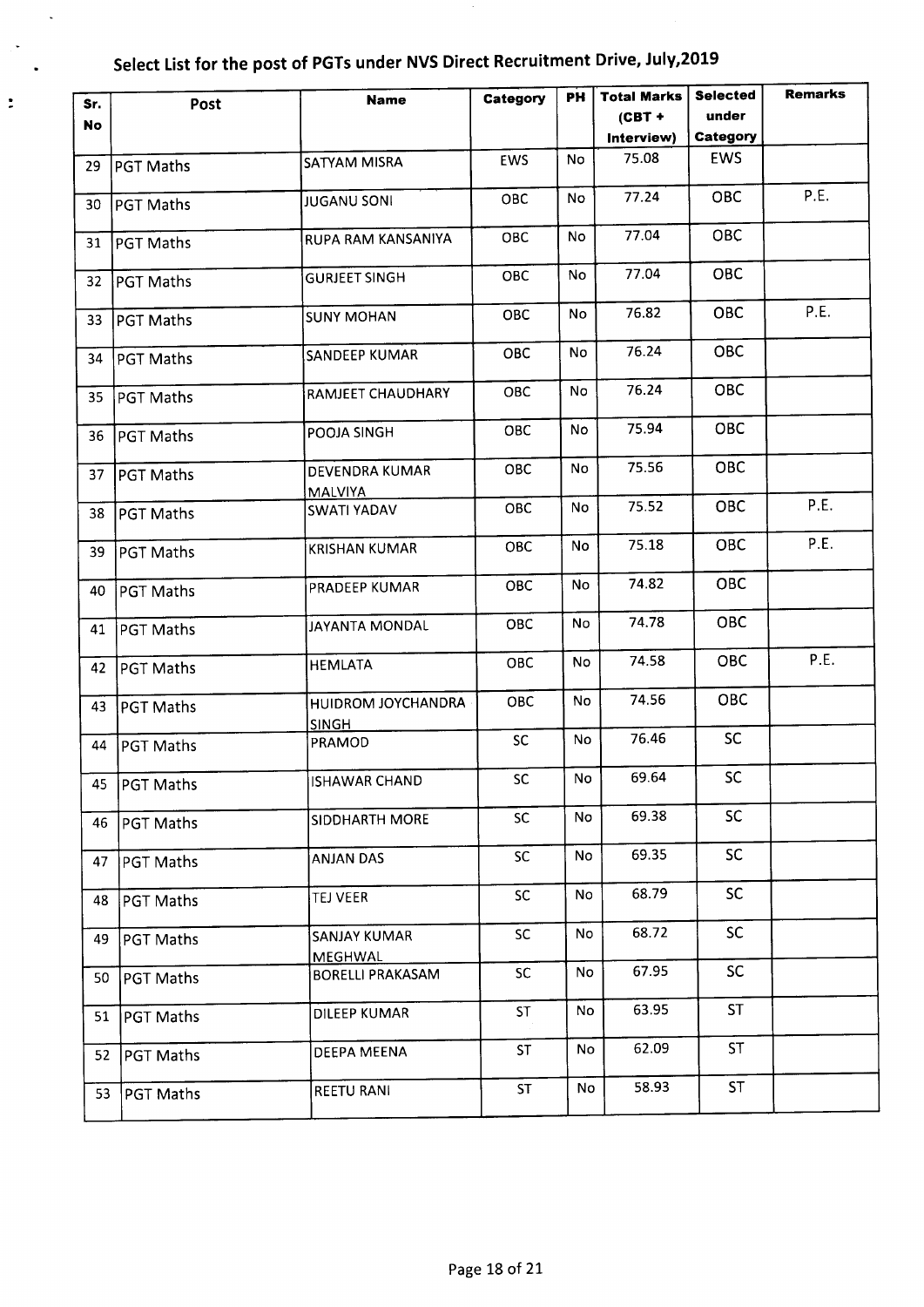$\ddot{\phantom{a}}$ 

 $\mathbb{R}^2$  $\sim 10^7$ 

÷,

| Sr.            | Post               | <b>Name</b>                     | Category          | PН        | <b>Total Marks</b> | <b>Selected</b>            | <b>Remarks</b> |
|----------------|--------------------|---------------------------------|-------------------|-----------|--------------------|----------------------------|----------------|
| <b>No</b>      |                    |                                 |                   |           | $(CBT +$           | under                      |                |
|                |                    |                                 |                   |           | Interview)         | Category                   |                |
| $\mathbf{1}$   | <b>PGT Physics</b> | <b>NAVEEN KUMAR</b>             | OBC               | Yes       | 78.10              | UR(OH)                     | P.E.           |
| $\overline{2}$ | <b>PGT Physics</b> | <b>KAUSHAL SINGH</b>            | <b>General UR</b> | No        | 76.30              | <b>UR</b>                  | P.E.           |
| 3              | <b>PGT Physics</b> | K V KARTIK KUMAR                | <b>General UR</b> | No        | 75.14              | <b>UR</b>                  |                |
| 4              | <b>PGT Physics</b> | <b>DEEPAK BANSAL</b>            | <b>General UR</b> | No        | 73.74              | <b>UR</b>                  |                |
| 5              | <b>PGT Physics</b> | SANJEEV KUMAR                   | General UR        | No        | 72.60              | <b>UR</b>                  | P.E.           |
| 6              | <b>PGT Physics</b> | ANUBHAV AWASTHI                 | General UR        | No        | 71.81              | UR                         | P.E.           |
| $\mathcal{I}$  | <b>PGT Physics</b> | PRIYANKA GARG                   | General UR        | <b>No</b> | 70.78              | <b>UR</b>                  |                |
| 8              | <b>PGT Physics</b> | <b>ANJALI RANI</b>              | General UR        | No        | 70.64              | UR                         |                |
| 9              | <b>PGT Physics</b> | <b>SHUBHASHIS SARKAR</b>        | General UR        | No        | 70.00              | UR                         | P.E.           |
| 10             | <b>PGT Physics</b> | UTTAM SINGH PAL                 | <b>OBC</b>        | No        | 69.46              | <b>UR</b>                  | P.E.           |
| 11             | <b>PGT Physics</b> | <b>BHAWANA HOODA</b>            | <b>EWS</b>        | No        | 69.36              | <b>UR</b>                  |                |
| 12             | PGT Physics        | <b>ROHIT</b>                    | General UR        | <b>No</b> | 68.44              | UR                         | P.E.           |
| 13             | <b>PGT Physics</b> | MUNESH BANSAL                   | General UR        | No        | 68.24              | <b>UR</b>                  | P.E.           |
| 14             | <b>PGT Physics</b> | <b>SOFIA</b>                    | <b>General UR</b> | No        | 68.04              | <b>UR</b>                  | P.E.           |
| 15             | <b>PGT Physics</b> | KESHWA NATH MISHRA              | General UR        | No        | 68.01              | <b>UR</b>                  |                |
| 16             | <b>PGT Physics</b> | <b>VIKASH SHARMA</b>            | General UR        | No        | 67.44              | <b>UR</b>                  | P.E.           |
|                | 17   PGT Physics   | DARBAR SINGH RAWAT              | General UR        | No        | 67.33              | <b>UR</b>                  | P.E.           |
| 18             | <b>PGT Physics</b> | VIKASH KUMAR RAWAT              | OBC               | No        | 66.87              | <b>UR</b>                  | P.E.           |
| 19             | <b>PGT Physics</b> | <b>RAHUL GIRI</b>               | OBC               | No        | 66.87              | <b>UR</b>                  | P.E.           |
| 20             | <b>PGT Physics</b> | PALLAVI MUDGAL                  | <b>General UR</b> | Yes       | 43.56              | UR-PH<br>VHH               |                |
| 21             | <b>PGT Physics</b> | SAPNA                           | <b>EWS</b>        | No        | 62.87              | EWS                        |                |
| 22             | <b>PGT Physics</b> | SANTIPADA<br><b>SHANNIGRAHI</b> | EWS               | Yes       | 61.53              | EWS-PH<br>$\overline{10H}$ | P.E.           |
| 23             | PGT Physics        | RAVISHANKAR GUPTA               | <b>EWS</b>        | No        | 61.38              | EWS                        | P.E.           |
| 24             | <b>PGT Physics</b> | SATYENDER SINGHMAR              | EWS               | No        | 61.18              | <b>EWS</b>                 |                |
| 25             | <b>PGT Physics</b> | SUSHIL YADAV                    | ОВС               | No        | 66.60              | OBC                        | P.E.           |
| 26             | <b>PGT Physics</b> | <b>MAMTA</b>                    | OBC               | No        | 65.99              | OBC                        | P.E.           |
| 27             | <b>PGT Physics</b> | <b>MRITYUNJOY PAUL</b>          | OBC               | No        | 65.89              | OBC                        | P.E.           |
| 28             | <b>PGT Physics</b> | PRADEEP KUMAR                   | OBC               | No        | 65.53              | OBC                        | P.E.           |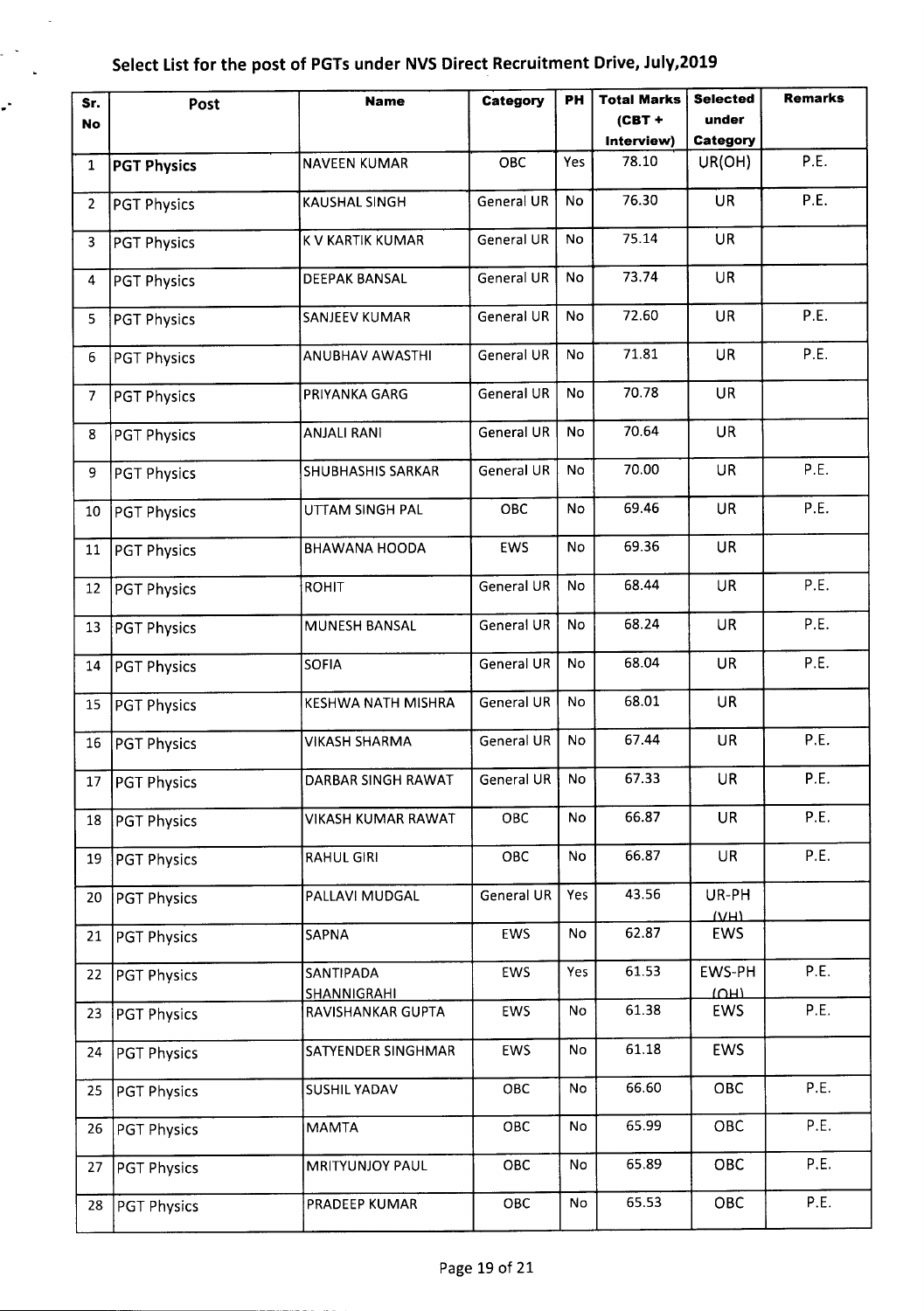$\ddot{\phantom{a}}$ 

 $\epsilon$  .  $\ddot{\phantom{a}}$ 

ë,

| Sr.<br><b>No</b> | Post               | <b>Name</b>                      | Category   | <b>PH</b> | <b>Total Marks</b><br>$(CBT +$ | <b>Selected</b><br>under | <b>Remarks</b> |
|------------------|--------------------|----------------------------------|------------|-----------|--------------------------------|--------------------------|----------------|
|                  |                    |                                  |            |           | Interview)                     | Category                 |                |
| 29               | <b>PGT Physics</b> | KAVITA CHOUDHARY                 | <b>OBC</b> | <b>No</b> | 65.16                          | <b>OBC</b>               | P.E.           |
| 30               | <b>PGT Physics</b> | <b>MUKESH</b>                    | OBC        | <b>No</b> | 65.16                          | <b>OBC</b>               | P.E.           |
| 31               | <b>PGT Physics</b> | <b>BABJI KURUMOJU</b>            | OBC        | <b>No</b> | 64.79                          | <b>OBC</b>               | P.E.           |
| 32               | <b>PGT Physics</b> | PAYAL SUWALKA                    | OBC        | No        | 64.56                          | <b>OBC</b>               |                |
| 33               | <b>PGT Physics</b> | <b>MOHAN</b>                     | OBC        | <b>No</b> | 64.50                          | OBC                      | P.E.           |
| 34               | <b>PGT Physics</b> | <b>LAL BAHADUR</b>               | <b>OBC</b> | No        | 64.21                          | <b>OBC</b>               |                |
| 35               | <b>PGT Physics</b> | <b>BHOOPENDRA KUMAR</b><br>YADAV | OBC        | No        | 64.10                          | OBC                      | P.E.           |
| 36               | <b>PGT Physics</b> | <b>ARUN KUMAR</b>                | <b>SC</b>  | <b>No</b> | 65.45                          | <b>SC</b>                |                |
| 37               | <b>PGT Physics</b> | <b>VIVEK GAUTAM</b>              | <b>SC</b>  | <b>No</b> | 58.89                          | <b>SC</b>                |                |
| 38               | <b>PGT Physics</b> | CHAPPIDI JAYAPRAKASH             | <b>SC</b>  | No        | 58.30                          | <b>SC</b>                | P.E.           |
| 39               | <b>PGT Physics</b> | <b>SAURAV ROY</b>                | SC         | No        | 56.19                          | <b>SC</b>                | P.E.           |
| 40               | <b>PGT Physics</b> | <b>UBA RAJU</b>                  | <b>SC</b>  | <b>No</b> | 54.51                          | <b>SC</b>                | P.E.           |
| 41               | <b>PGT Physics</b> | NITIN KUMAR BAWALIA              | SC         | No        | 54.50                          | <b>SC</b>                | P.E.           |
| 42               | <b>PGT Physics</b> | RAKESH KUMAR RANJAN              | <b>ST</b>  | <b>No</b> | 49.23                          | <b>ST</b>                | P.E.           |
| 43               | <b>PGT Physics</b> | <b>HEMLATA MEENA</b>             | <b>ST</b>  | <b>No</b> | 48.35                          | <b>ST</b>                | P.E.           |
| 44               | <b>PGT Physics</b> | <b>KRISHNA MEENA</b>             | <b>ST</b>  | No        | 48.33                          | <b>ST</b>                |                |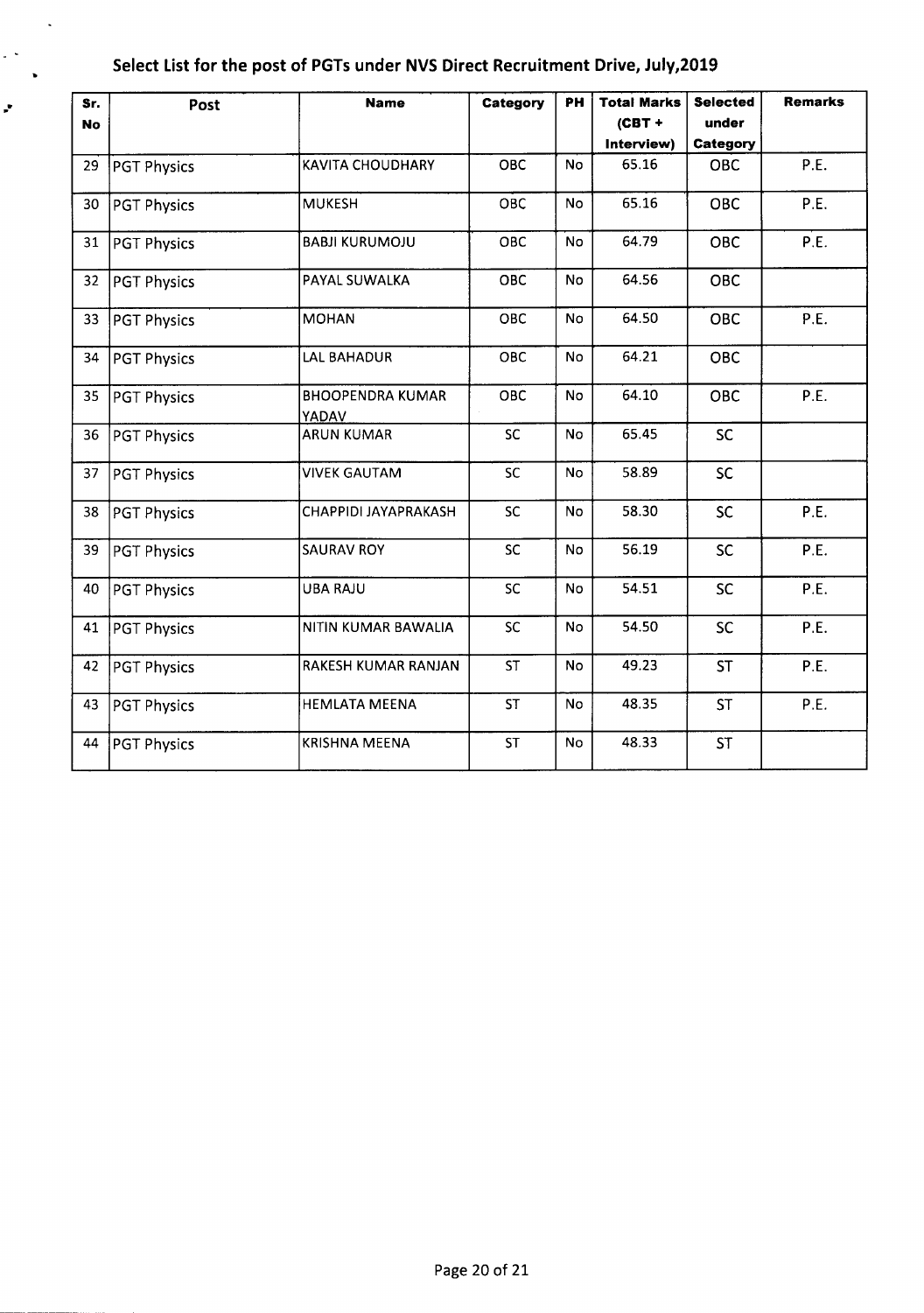| Sr.            | Post                        | <b>Name</b>                            | Category          | PH        | <b>Total Marks</b> | <b>Selected</b>          | <b>Remarks</b> |
|----------------|-----------------------------|----------------------------------------|-------------------|-----------|--------------------|--------------------------|----------------|
| No             |                             |                                        |                   |           | $(CBT +$           | under                    |                |
|                |                             |                                        |                   |           | Interview)         | Category                 |                |
| $\mathbf{1}$   | <b>PGT Computer Science</b> | <b>LALIT PRATAP</b>                    | <b>General UR</b> | <b>No</b> | 80.50              | <b>UR</b>                |                |
| $\overline{2}$ | <b>PGT Computer Science</b> | <b>RUSTAM ALI</b>                      | <b>General UR</b> | No        | 79.19              | UR                       |                |
| 3              | <b>PGT Computer Science</b> | ANOOP S S                              | General UR        | No        | 77.59              | <b>UR</b>                |                |
| 4              | <b>PGT Computer Science</b> | <b>CHANDRA SHEKHAR</b><br><b>SATTI</b> | General UR        | No        | 76.74              | <b>UR</b>                |                |
| 5              | <b>PGT Computer Science</b> | <b>CHANDAN KUMAR SINGH</b>             | <b>General UR</b> | <b>No</b> | 76.49              | <b>UR</b>                |                |
| 6              | <b>PGT Computer Science</b> | <b>SINI THANKACHAN</b>                 | General UR        | <b>No</b> | 75.83              | <b>UR</b>                |                |
| $\mathcal{I}$  | <b>PGT Computer Science</b> | ANANT VIKRAM SINGH                     | <b>General UR</b> | No        | 75.68              | <b>UR</b>                |                |
| 8              | <b>PGT Computer Science</b> | MULAVEESALA NIRANJAN                   | OBC               | No        | 74.68              | <b>UR</b>                |                |
| 9              | <b>PGT Computer Science</b> | ANJI BABU VUYYURU                      | OBC               | No        | 74.38              | <b>UR</b>                |                |
| 10             | <b>PGT Computer Science</b> | PATIL YASH RAJENDRA                    | <b>General UR</b> | Yes       | 66.86              | UR-PH<br>IM <sub>1</sub> |                |
| 11             | <b>PGT Computer Science</b> | <b>ANKUSH JAIN</b>                     | <b>EWS</b>        | No        | 71.47              | EWS                      | P.E.           |
| 12             | <b>PGT Computer Science</b> | <b>SUBHANKAR MITRA</b>                 | EWS               | No.       | 70.87              | <b>EWS</b>               |                |
| 13             | <b>PGT Computer Science</b> | SASHI BHUSAN<br><b>MAHARANA</b>        | OBC               | No.       | 74.13              | <b>OBC</b>               | P.E.           |
| 14             | <b>PGT Computer Science</b> | <b>JEET KUMAR</b>                      | <b>OBC</b>        | No        | 73.98              | OBC                      | P.E.           |
| 15             | <b>PGT Computer Science</b> | <b>KSHATRESH KUMAR SAINI</b>           | OBC               | No        | 73.88              | <b>OBC</b>               |                |
| 16             | PGT Computer Science        | <b>FIROJ KHAN</b>                      | OBC               | No        | 73.52              | <b>OBC</b>               |                |
| 17             | <b>PGT Computer Science</b> | <b>ADHISH NK</b>                       | OBC               | No        | 73.12              | OBC                      |                |
| 18             | <b>PGT Computer Science</b> | <b>MUKESH KUMAR</b>                    | OBC               | No        | 73.09              | OBC                      | P.E.           |
| 19             | <b>PGT Computer Science</b> | PANKAJ BHILINGWAL                      | <b>SC</b>         | No        | 72.18              | SC                       |                |
| 20             | <b>PGT Computer Science</b> | CHATTUMALA SARANYA                     | SC                | No        | 70.47              | <b>SC</b>                | P.E.           |
| 21             | <b>PGT Computer Science</b> | <b>SHANKAR ROY</b>                     | SC                | No        | 69.72              | <b>SC</b>                |                |
| 22             | <b>PGT Computer Science</b> | TARUNKUMAR BARIA                       | ST                | No        | 65.51              | <b>ST</b>                | P.E.           |

Note: P.E. : Provisional Eligible

·.

 $\boldsymbol{z}$